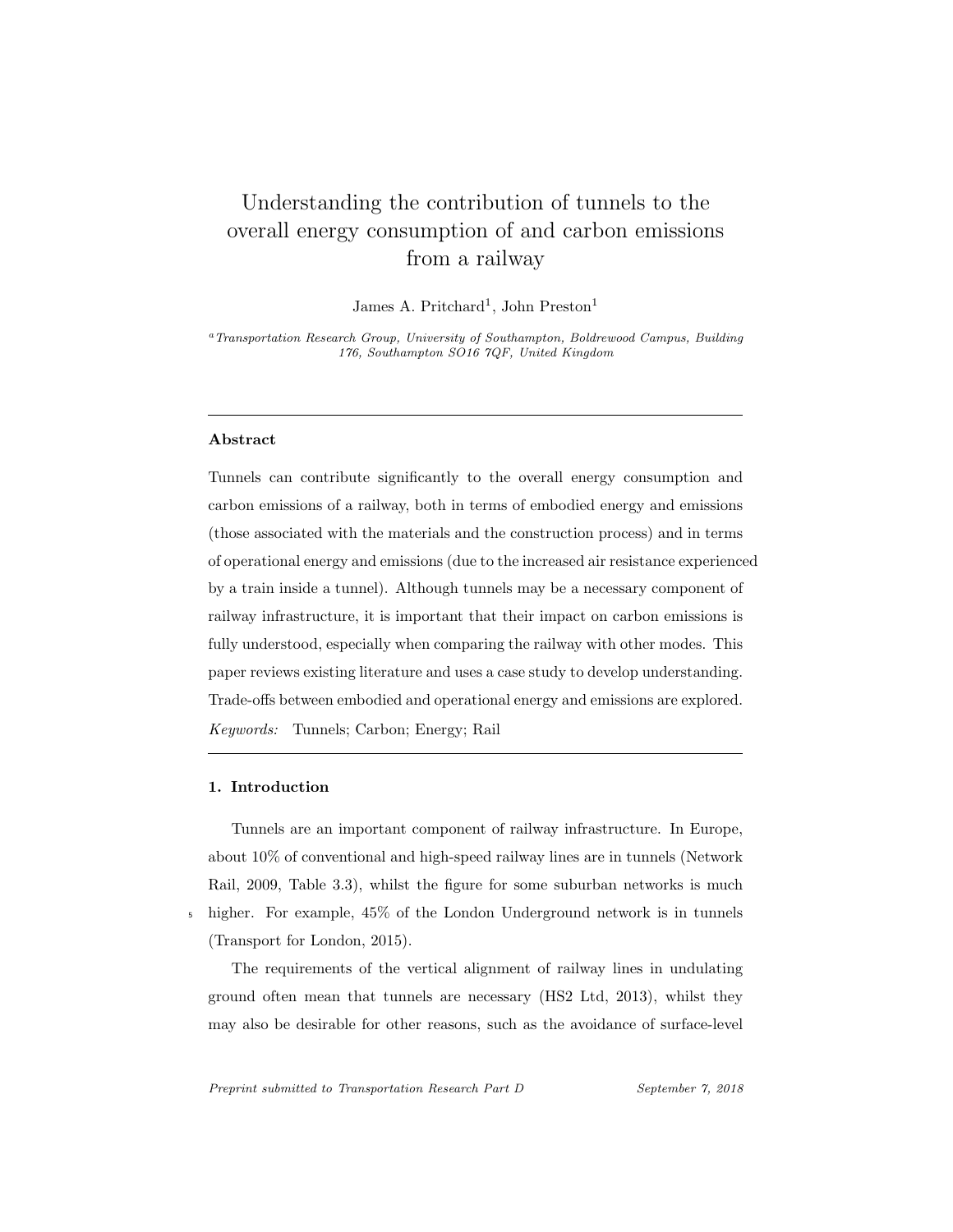- <sup>10</sup> disruption in an urban area. In terms of sustainability, tunnels could help avoid social and economic concerns arising from the bisection of urban communities or rural farmland, and environmental concerns surrounding noise and visual intrusion. However, tunnels also raise potential sustainability concerns of their own, especially regarding energy consumption and carbon dioxide  $(CO<sub>2</sub>)$  emissions.
- $15$  The energy consumption and embodied  $CO<sub>2</sub>$  emissions associated with tunnel construction appear to be disproportionately high; [Network Rail](#page-32-0) [\(2009,](#page-32-0) Table [2](#page-0-0).10) suggest that the [greenhouse gas \(GHG\)](#page-0-0) emissions (in terms of [carbon](#page-0-0) dioxide equivalent  $(CO<sub>2</sub>e)$  from sections in tunnels are between four and five times higher per route-km than the open sections. [Workman and Soga](#page-34-0) [\(2004\)](#page-34-0)
- <sup>20</sup> estimated that the embodied emissions associated with the construction of just 7.5km of twin-bore tunnels for the [Channel Tunnel Rail Link \(CTRL\)](#page-0-0) in the UK accounted for 2.1% of all emissions associated with the UK construction industry in 1999. A key reason for this is that tunnel construction utilises equipment which consumes a lot of energy [\(Ahn et al., 2010\)](#page-30-0). Operationally,
- <sup>25</sup> the air resistance experienced by a train running through a tunnel is higher than that experienced by a train on open track, and the resulting increase in energy consumption can be assumed to lead to a similar increase in  $CO<sub>2</sub>$  emissions, depending on how the train is powered and how clean the electricity grid is assumed to be.
- <sup>30</sup> Developing a proper understanding of the energy consumption and [CO](#page-0-0)<sub>2</sub> emissions associated with the construction and operation of railway tunnels is important, for a number of reasons. Firstly, although energy-efficiency may be [s](#page-30-1)een as a relative strength of rail compared with other modes [\(Armstrong and](#page-30-1) [Preston, 2010\)](#page-30-1), it is clear that tunnels can have a potentially significant impact.
- <sup>35</sup> Modal comparisons used to inform future transport policies must adequately take tunnels into account if reducing energy consumption and  $CO<sub>2</sub>$  emissions are important goals. Secondly, not all rail tunnels are necessary, and it is important that designers of railway infrastructure are properly informed when weighing up the merits (sustainability-related and otherwise) of including a
- tunnel. Finally, it is thought that the design of a tunnel can affect the relative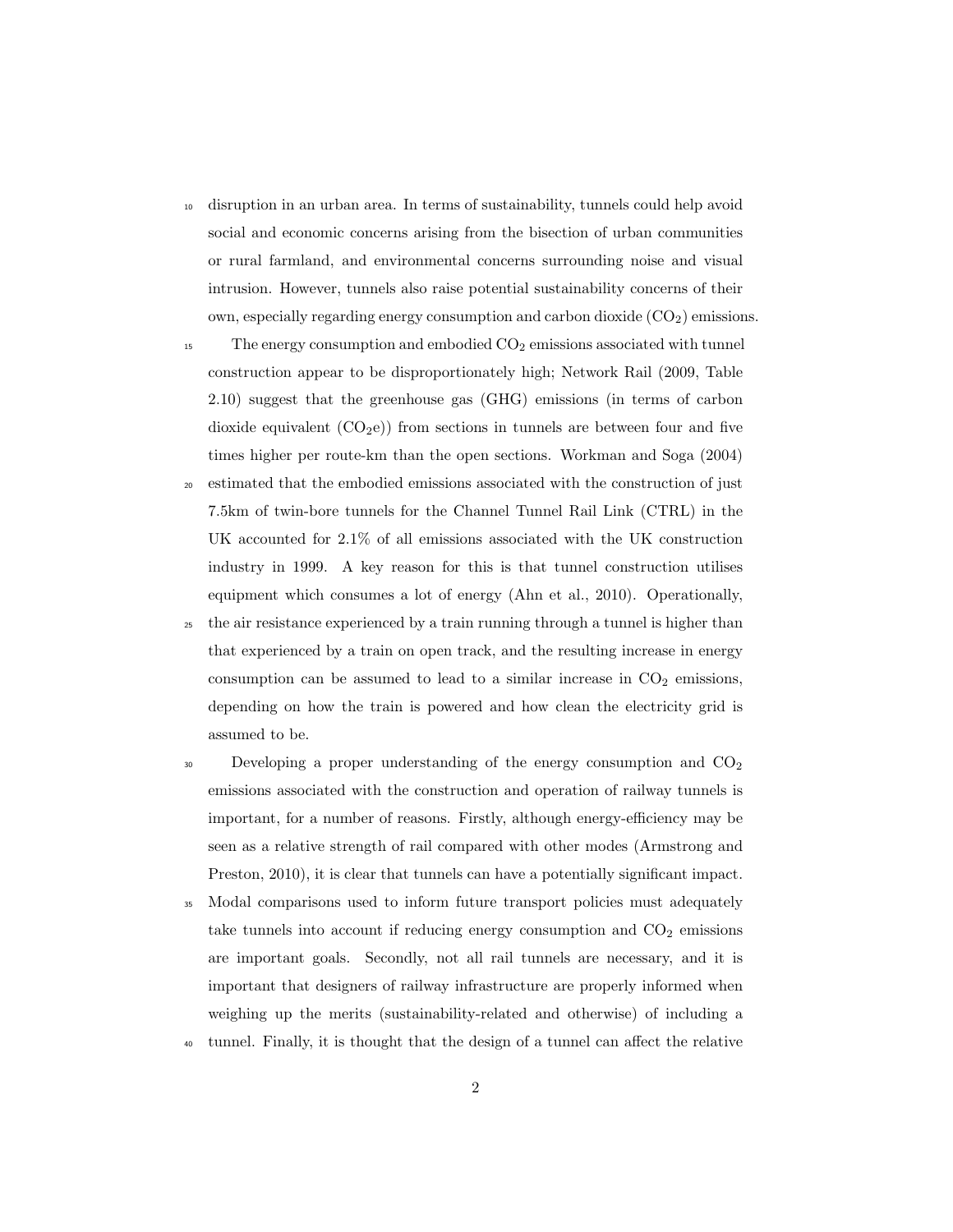sizes of the embodied and operational energy consumption and  $CO<sub>2</sub>$  emissions, and that there may therefore be an optimum design for minimising overall energy consumption and emissions.

- Building on previous work [\(Pritchard, 2015\)](#page-32-2), this paper begins by exploring  $45$  the embodied energy and  $CO<sub>2</sub>$  emissions associated with railway tunnels, before going on to consider operational energy consumption and emissions; in both cases, relevant literature is reviewed where appropriate, and data from part of the new "Crossrail" underground railway in London are considered. Whereas existing studies found in the literature tend to focus solely on either the embodied
- <sup>50</sup> or the operational emissions, these data for Crossrail are valuable because they cover the embodied emissions and operational emissions of the same system, allowing the overall impact to be considered. Finally, some general calculations are undertaken to demonstrate the way in which the size of the tunnel diameter may change the overall energy consumption and emissions.

#### <span id="page-2-0"></span><sup>55</sup> 2. Embodied energy and emissions

[Workman and Soga](#page-34-0) [\(2004\)](#page-34-0) define the embodied energy of an item in simple terms as "the total energy that can be attributed to bringing that item to its existing state." A parallel definition could be used for embodied  $CO<sub>2</sub>$  emissions, noting that there is typically a direct link between energy consumed and  $CO<sub>2</sub>$ <sup>60</sup> emissions (such emissions may occur directly on site or indirectly as a result of electricity generation). Embodied energy and emissions in infrastructure should take in to account both the materials used and the processes involved in construction. The embodied energy and emissions of the materials should include raw material extraction, refining, processing and manufacturing processes,

<sup>65</sup> and the transportation of the materials, both between processes and to the construction site. Quantifying these things is not straightforward, and the data are subject to uncertainty and variation. A key reason for this is that the boundaries are often blurred — for example, when considering the transportation of materials, it could be argued that a suitable proportion of the overheads of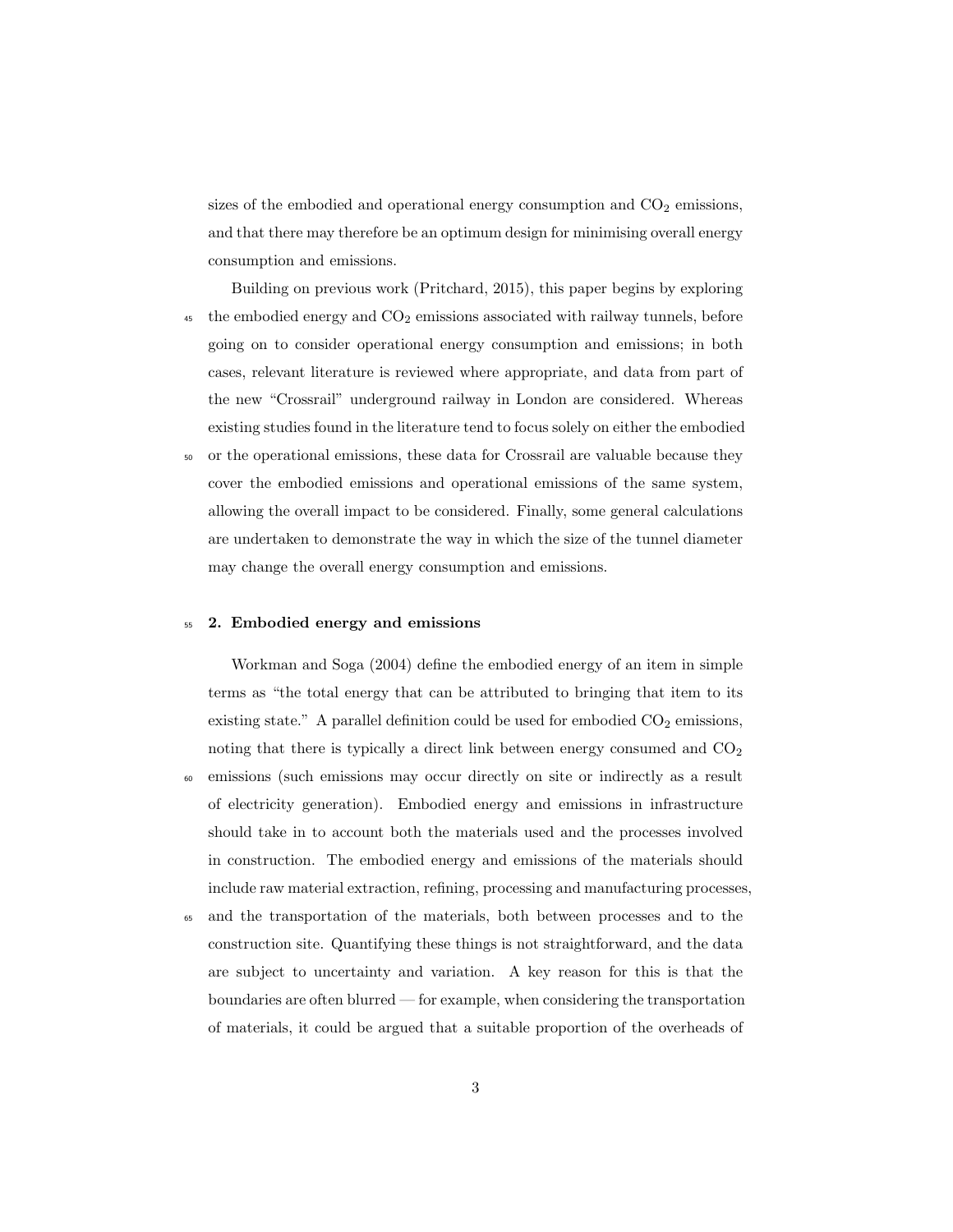- <sup>70</sup> the transportation company used should also be included in the calculations, in addition to the direct energy and emissions arising from moving goods between two points. The problem with such diligence is that obtaining detailed data can be hard, and the calculations can be dependent on individual interpretation. There does not appear to be a consistent standard for determining boundaries,
- <sup>75</sup> and different data sources may be based on different assumptions. [Allwood et al.](#page-30-2) [\(2012,](#page-30-2) p.20) note that "the materials producing industries are highly sensitive to the presentation of energy and emissions data and ... only report the most positive story."
- Materials aside, the embodied energy and emissions of the construction <sup>80</sup> processes are mainly attributable to the vehicles and machinery used, but may also include other factors, such as the transport of personnel to and from the construction site. [Workman and Soga](#page-34-0) [\(2004\)](#page-34-0) additionally suggest that embodied energy and emissions should also include appropriate proportions of the energy and emissions associated with the vehicles and machinery used, and should take
- <sup>85</sup> in to account the construction and maintenance of associated buildings and roads.

After introducing embodied energy and emissions in a little more detail, this section includes discussions on choosing an appropriate metric for presenting the data, and on accounting for the life span of infrastructure. A single figure for

- <sup>90</sup> each of the embodied energy and emissions can be calculated, representing the total energy expended by and  $CO<sub>2</sub>$  emissions from the infrastructure construction. Although this can be valuable, disadvantages of presenting the data in this format include the fact that it may not be easy to make meaningful comparisons with other infrastructure projects or with other aspects of the railway. This is
- <sup>95</sup> because total figures do not take into account the lifespan of the infrastructure or the usage of the system. For the same reason, it can also be difficult to include the embodied energy and emissions of maintenance activities.

Data from existing studies are then presented, beginning with some work on new high-speed railway lines, illustrating the significance of railway tunnels <sup>100</sup> compared with the rest of the infrastructure.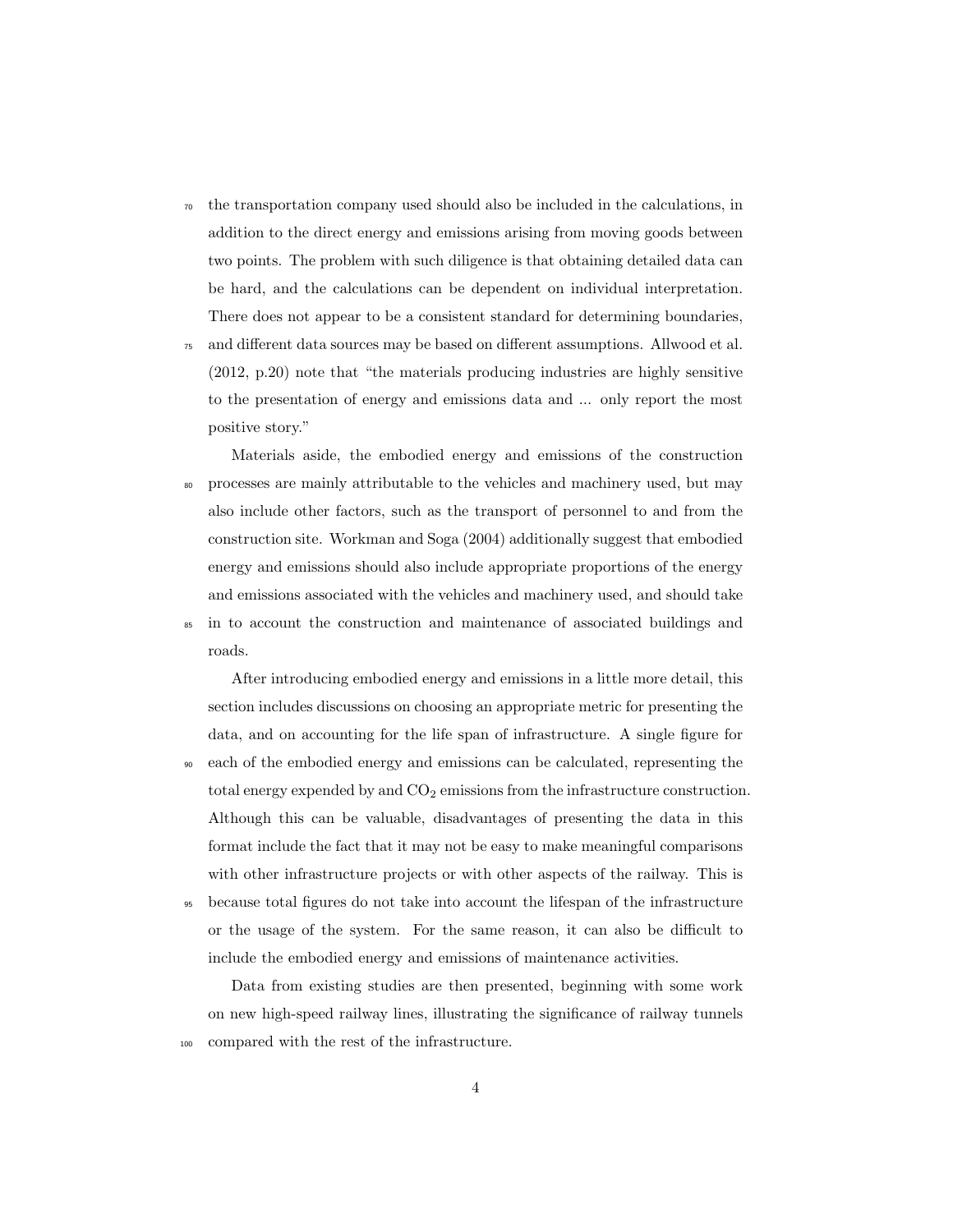#### <span id="page-4-0"></span>2.1. Embodied energy and emissions in the materials themselves

Data are available for the embodied carbon and energy in construction [m](#page-31-0)aterials, for example in a database compiled at the University of Bath [\(Hammon](#page-31-0)d [and Jones, 2011\)](#page-31-0). This means that it is theoretically possible to estimate the <sup>105</sup> embodied carbon and energy in the materials of a particular infrastructure project, although detailed knowledge of the quantities and of the types of material is required. In the case of concrete, for example, the embodied energy and carbon can vary significantly, and [Hammond and Jones](#page-31-0) strongly advise against simply using the "general" value they provide. [Stimpson](#page-33-1) [\(2011\)](#page-33-1) cites a <sup>110</sup> recent project which concludes that the University of Bath data for embedded carbon in concrete is inaccurate. In this case, [Stimpson](#page-33-1) claims that the estimates used by the University of Bath were likely to be overstating reality, which is arguably better than underestimating embedded carbon but is still not ideal.

Some aspects of railway infrastructure, such as the track itself, are already <sup>115</sup> well documented; for example, details of the most popular track designs are given by [Kiani et al.](#page-32-3)  $(2008)$  and can — for example, in the case of the Rheda 2000 Slab Track System — be supplemented by details from the manufacturer themselves [\(Rail.One GmbH, 2011\)](#page-33-2). Other aspects of the infrastructure are currently more difficult to quantify — for example, tunnels and bridges tend to <sup>120</sup> be more bespoke — although estimations are available in current literature (for

example, [Baron et al.](#page-30-3) [\(2011\)](#page-30-3)). It is also worth noting that much of the available data for materials are subject to various assumptions.

## 2.2. Energy and emissions associated with construction processes

The construction of railway infrastructure can be difficult to quantify, especially <sup>125</sup> [s](#page-0-0)ince some rail projects rely on bespoke machinery (for example, a [Tunnel Boring](#page-0-0) [Machine \(TBM\)](#page-0-0) may be designed and built for a single project). Some details of construction techniques, plant and labour hours have been documented, and could be expected to vary little from project to project; for example, some details for the different types of track are given in a report by [Dunne and Ceney](#page-31-1) <sup>130</sup> [\(2005\)](#page-31-1), and some work has been done to gather data for some standard types of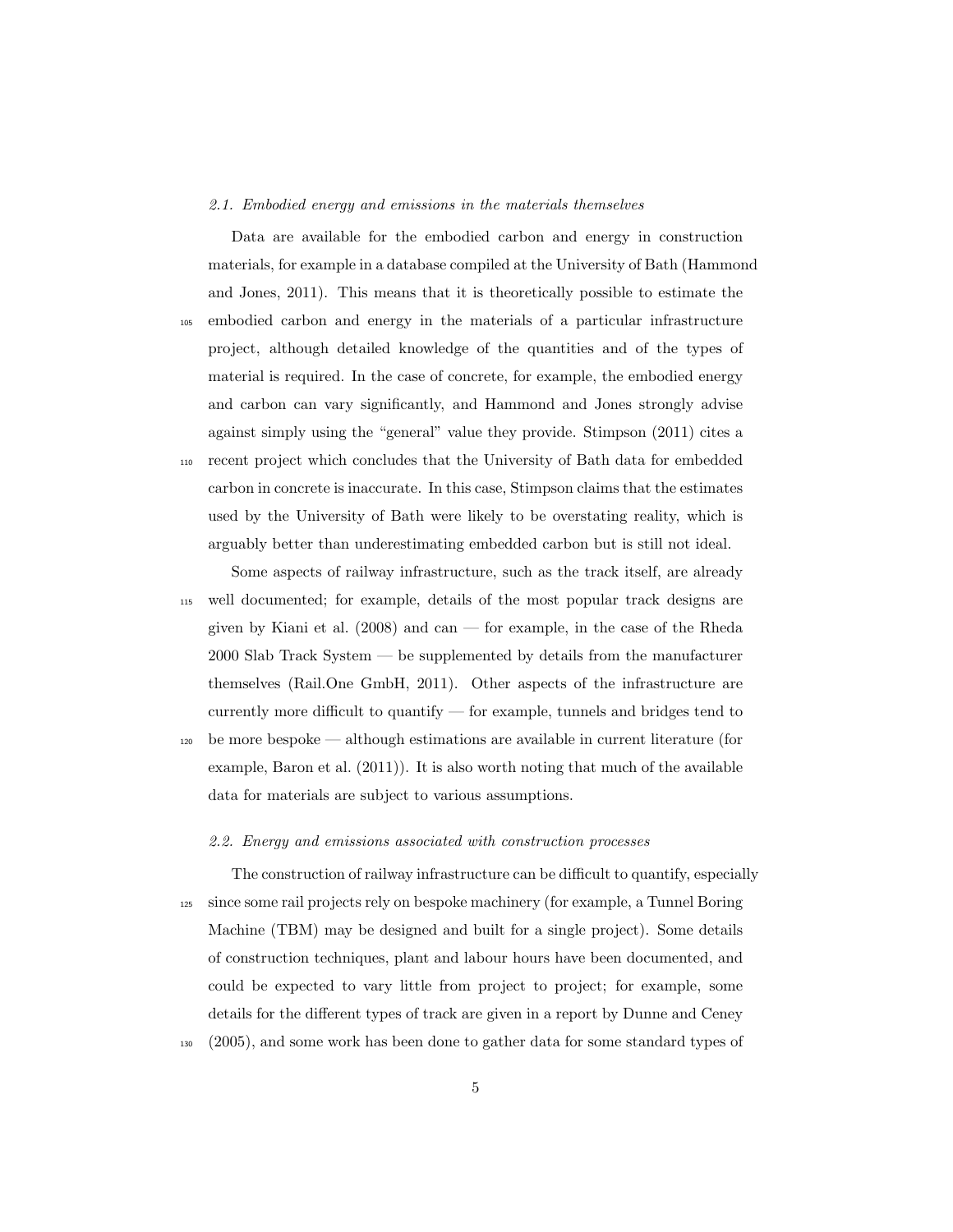machinery. On the other hand, some aspects of a project will be more variable, such as the landscaping required at a particular location and the transport distances of materials to and waste from the construction site.

#### 2.3. Choosing a metric for the embodied energy and emissions of railway infrastructure

<sup>135</sup> As implied by the definition given by [Workman and Soga](#page-34-0) [\(2004\)](#page-34-0), embodied energy and emissions are often presented in absolute terms. Although such data are valuable, they have limitations. For example, by only considering the current state of the infrastructure, ongoing costs, such as maintenance, are typically excluded. Similarly, if a component has a relatively long life-expectancy and <sup>140</sup> doesn't need replacing regularly, relatively high embodied energy and emissions may become less of a concern over time.

When comparing different modes of transport, it is also generally preferable to use a metric which considers the utilisation of the system (in terms of passengers or freight). For this reason, [Chester and Horvath](#page-31-2) [\(2009\)](#page-31-2) present <sup>145</sup> their findings in terms of passenger-km, enabling direct comparisons to be made with operational aspects of the systems considered. In other literature reviewed, embodied carbon and energy are typically given per distance per year. This is harder to compare directly with the energy and emissions of the operational aspects of a railway, but doesn't require any knowledge of expected passenger <sup>150</sup> usage. In both cases, however, the expected lifespan of the infrastructure must

be known.

In order to present the data on a per-passenger basis, the total number of passenger-km travelled over the infrastructure during its lifetime must be estimated. This means that some knowledge of passenger occupancy levels (the <sup>155</sup> load factor) must be known, and — as with any public transport system — this can vary considerably, both between different services and throughout a given service as stops are made. The impact of load factor on emissions calculations [w](#page-31-2)as considered in-depth in earlier work [\(Pritchard, 2015\)](#page-32-2). In their work, [Chester](#page-31-2) [and Horvath](#page-31-2) [\(2009\)](#page-31-2) assumed that the load factor of trains varied from 25% of

 $_{160}$  the number of seats up to  $110\%$  (to allow for standing passengers). In 2005/6,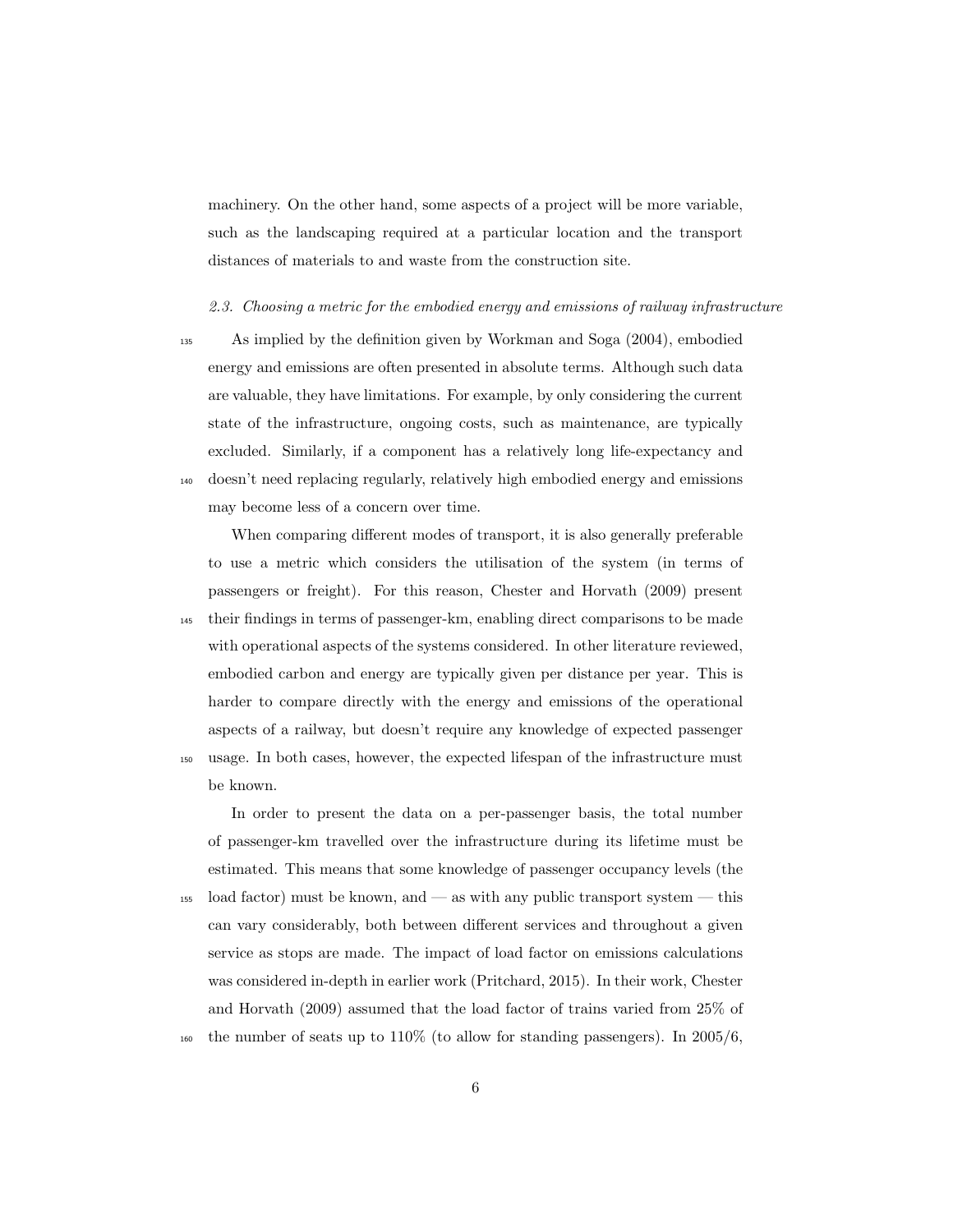the average load factor for trains in the UK was found to be about 31% [\(RSSB,](#page-33-3) [2007\)](#page-33-3).

When choosing a metric for [GHG](#page-0-0) emissions, it is also important to note the difference between data given in terms of  $CO<sub>2</sub>$  and data given in terms of  $165$  [CO](#page-0-0)<sub>2</sub>e. In terms of quantity, [CO](#page-0-0)<sub>2</sub> is the main [GHG](#page-0-0) [\(Department of Energy &](#page-31-3) [Climate Change, 2012\)](#page-31-3), but it can be desirable to take into account the effects of other [GHGs,](#page-0-0) such as methane  $(CH_4)$  and nitrous oxide  $(N_2O)$ .  $CO_2e$  is a measurement which includes both  $CO<sub>2</sub>$  and other [GHGs,](#page-0-0) scaling their different radiative properties and lifetimes in the atmosphere relative to the radiative  $170$  forcing of [CO](#page-0-0)<sub>2</sub>. Most of the data in this paper are in terms of CO<sub>2</sub> only, but some sources used give data in terms of  $CO<sub>2</sub>e$ . Because different processes emit different levels of [GHGs,](#page-0-0) there is no standard scaling between the two. The difference is typically small, and in some cases, where  $CO<sub>2</sub>$  is the sole [GHG](#page-0-0) emitted there will be no difference at all; however it is important to note that <sup>175</sup> emissions may be quantified slightly differently.

#### <span id="page-6-0"></span>2.4. Infrastructure lifespan and the problem of accounting for existing infrastructure

The infrastructure lifespan over which embodied energy and emissions should be allocated can be determined by a number of things. For example, some components — including ballast and rails — wear out over time, and eventually

- <sup>180</sup> need to be replaced. For other components, wear and tear is less of a limiting factor, but the lifespan may instead be determined by the length of time over which it would be reasonable to assume the railway remains in active use. For example, the carbon footprinting undertaken by [Ademe et al.](#page-30-4) [\(2009\)](#page-30-4) assumes that the high-speed line in question has an "operating and maintenance phase"
- <sup>185</sup> of 30 years, even though it may be fairer to assume that bridges, tunnels and buildings typically have a lifespan of 100 years [\(Baron et al., 2011\)](#page-30-3). Table [1](#page-7-0) gives the expected lifespans generally used by [Baron et al.](#page-30-3) in their analysis of embodied [CO](#page-0-0)2.

The selection of a lifespan over which embodied energy and emissions can <sup>190</sup> be allocated can have a big impact on the data which are ultimately presented.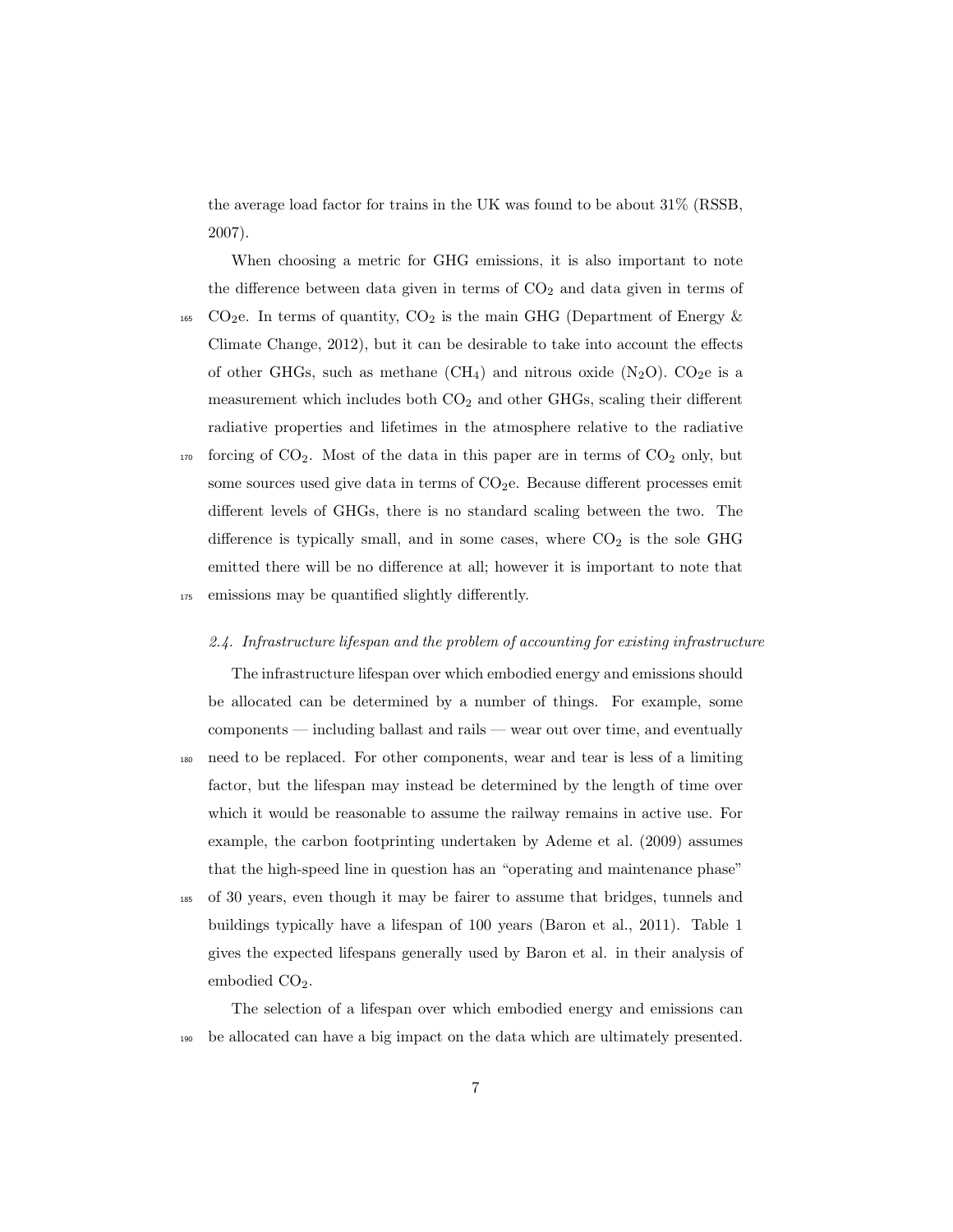| Element                           | Modelled lifepan [years] |
|-----------------------------------|--------------------------|
| Earthworks                        | 100                      |
| Bridges and viaducts              | 100                      |
| Tunnels                           | 100                      |
| Trenches                          | 100                      |
| <b>Buildings</b>                  | 100                      |
| Rail                              | 30                       |
| <b>Ballast</b>                    | 25                       |
| Telecoms and signalling equipment | 50                       |

<span id="page-7-0"></span>Table 1: Estimates of life-span for infrastructure components assumed by [Baron et al.](#page-30-3) [\(2011\)](#page-30-3)

[Baron et al.](#page-30-3) compared calculations for the construction of particular lines where the lifespan of tunnels and bridges is 100 years with calculations made for the same lines on the assumption that bridges and tunnels only have a 60 year lifespan. The relative size of the embodied energy and emissions in these <sup>195</sup> components means that the effect on the life-cycle calculations for the whole project was significant in each case; reducing the expected lifespan from 100 years to 60 years increased the  $CO<sub>2</sub>$  per passenger-km by between 36% (for the TGV S-E Atlantic line) and 53% (for the Taipei-Kaohsiung line).

There are also questions about how to account for existing infrastructure. It <sup>200</sup> could be argued that when assessing the provision of new transport services over existing infrastructure, the embodied energy and emissions of the infrastructure have already been accounted for and have no bearing on the new services. On the other hand, if existing infrastructure is to be included in calculations, it should not necessarily be assessed by modern standards; [Baron et al.](#page-30-3) note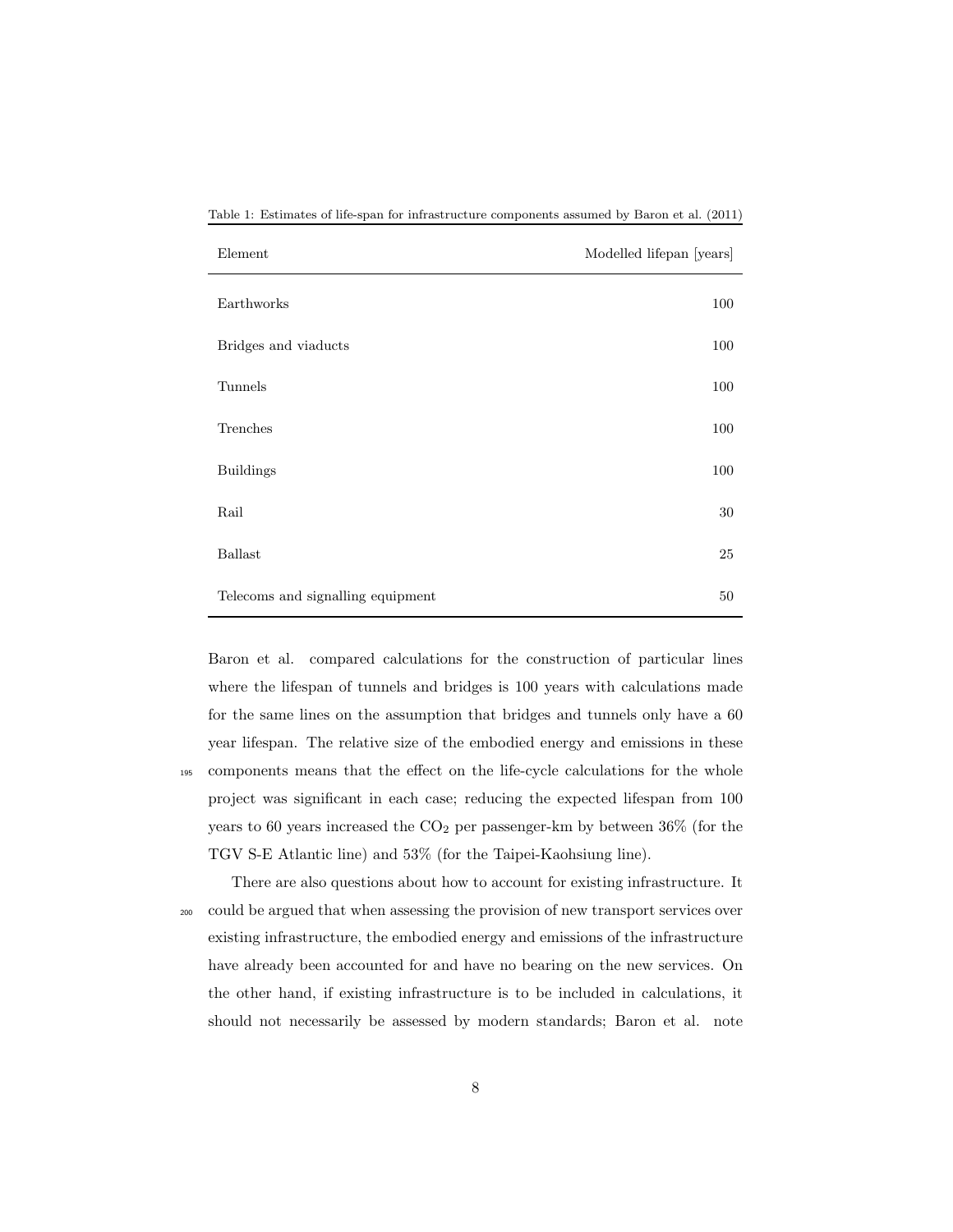<sup>205</sup> that construction methods and processes have changed such that using modern standards to assess a tunnel built 20 or 30 years ago could serve to underestimate the impact of the embodied energy and carbon.

### 3. Sample embodied emissions data

Sample embodied emissions data for three railway tunnel projects are included <sup>210</sup> and reviewed here. The first two data sets come from existing studies undertaken on high-speed railway systems. The final data set has been provided by Arup for the purposes of this research, and pertains to Crossrail, a suburban railway system being built in London.

- The first high-speed rail tunnels considered here are those along the proposed <sup>215</sup> Californian high-speed rail system [California High-Speed Rail \(CAHSR\),](#page-0-0) for which [Chang and Kendall](#page-30-5) [\(2011\)](#page-30-5) have published a life-cycle [GHG](#page-0-0) assessment of infrastructure construction. These are twin-bore tunnels, covering 49 route-km (in total, therefore, 98km of tunnels are considered). The analysis undertaken by [Chang and Kendall](#page-30-5) is based on the assumption that the [CAHSR](#page-0-0) tunnels would <sup>220</sup> be similar to the [Devil's Slide Tunnels \(DST\),](#page-0-0) a road tunnel scheme in California.
- [T](#page-0-0)he construction method for the [DST](#page-0-0) was the [New Austrian Tunneling Method](#page-0-0) [\(NATM\)](#page-0-0) [\(ILF Inc. Consultants, 2009\)](#page-32-4). Excavation occurs in stages, with the top half of the opening excavated first (topheading), ahead of the lower half (the bench). Excavation methods include use of traditional construction
- <sup>225</sup> equipment, specialist tunneling equipment and controlled explosives. Initial support elements, typically including rockbolts and lattice girders, and an initial lining, typically shotcrete (sprayed fiber-reinforced concrete), which are dependent on the encountered rock-type, are then installed. The initial lining is flexible enough to allow the rock to deform in a controlled fashion until an equilibrium <sup>230</sup> is reached, and then a final lining (typically reinforced concrete) is constructed.

The second high-speed rail tunnels considered here are the twin-bore 7.5km tunnels known as Contract 220 on the [CTRL,](#page-0-0) the high-speed railway in the UK between London, Kent and the Channel Tunnel. Studies have been undertaken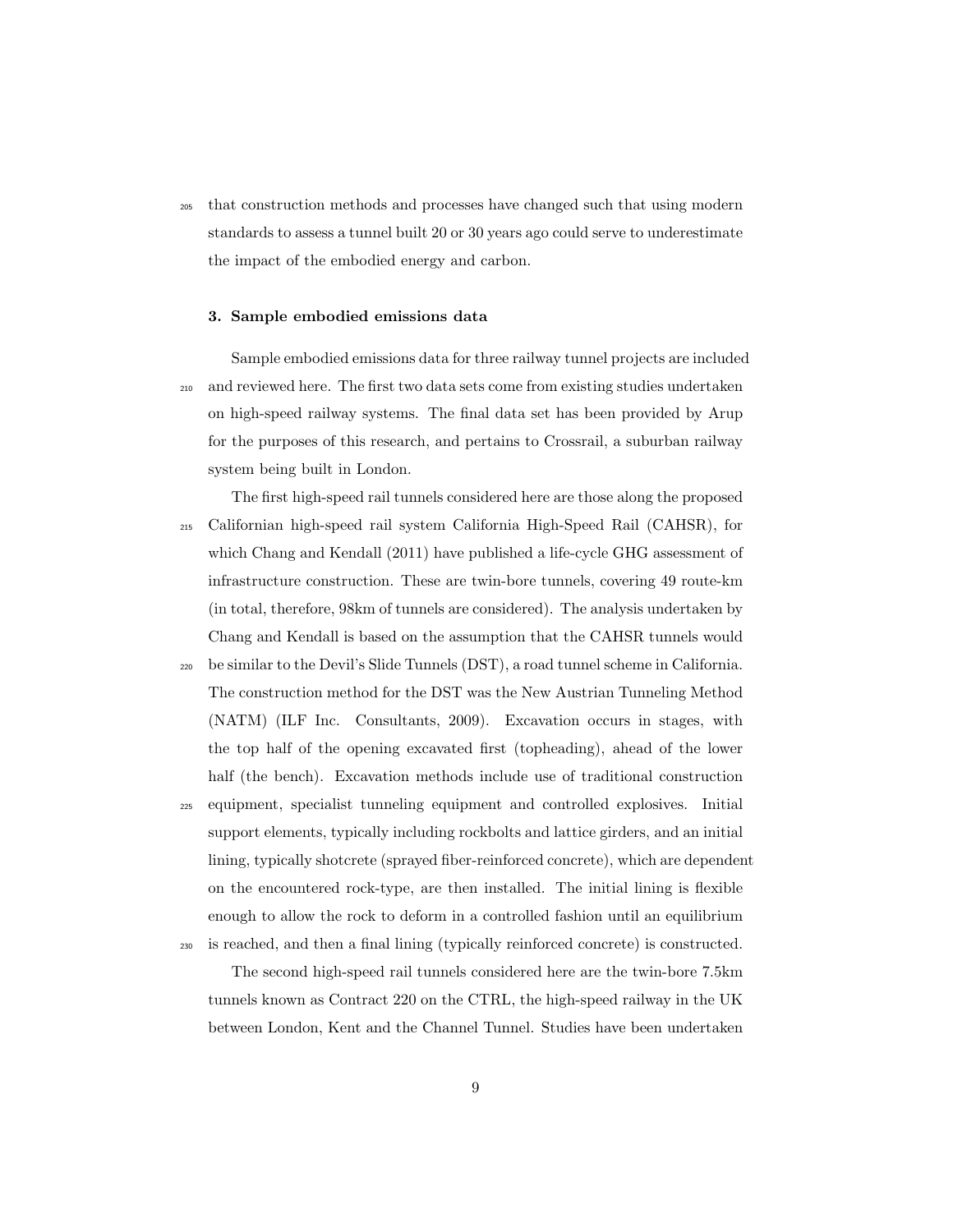to estimate the embodied energy (and by extension, [GHG](#page-0-0) emissions) of this

<sup>235</sup> project; the initial work undertaken by [Workman and Soga](#page-34-0) [\(2004\)](#page-34-0) was followed up by [Chau et al.](#page-31-4) [\(2009\)](#page-31-4) who compared the embodied energy of this tunnelled section with that of an aerial section further along the route. Unlike the [CAHSR](#page-0-0) tunnels, the Contract 220 tunnels were constructed using [TBMs.](#page-0-0) The front of a [TBM](#page-0-0) comprises a rotating cutting head and a screw conveyor to remove the

<sup>240</sup> excavated spoil. At the back of the [TBM,](#page-0-0) mechanical arms erect the tunnel lining, comprising reinforced concrete segments. The tail seal of the [TBM](#page-0-0) supports the soil whilst the lining section is locked together. The [TBM](#page-0-0) pushes itself forward from the completed lining, typically with a section length of 1.5m [\(Workman and Soga, 2004\)](#page-34-0). Typically, the concrete segments which make up

<sup>245</sup> the lining are manufactured in a purpose-built factory near to the launch point of the [TBM.](#page-0-0)

Finally, data for five twin-bore tunnel sections for the Crossrail project in London have been obtained [\(Vergoulas and Lee, 2010\)](#page-34-1), covering 35 track-km (because the tunnels are twin-bore, the route-km covered is about half this). <sup>250</sup> The tunnels have been bored using [TBMs](#page-0-0) and have a diameter of 6.2m.

Each project is summarised in Table [2.](#page-10-0) Table [3](#page-11-0) gives the estimated total carbon emissions for each project, on a per route-km (of tunnelled sections) basis. The data are broken down to show the relative importance of each of the embodied carbon in the materials, the material transportation. and the use of <sup>255</sup> machinery during the construction phase.

The potential uncertainty in the data presented in Table [3](#page-11-0) should not be overlooked. Even if the quantities of materials are assumed to be accurate (which they may not be), [Chau et al.](#page-31-4) [\(2009\)](#page-31-4) suggest that the potential uncertainty in their embodied emissions could result in the total being overestimated by <sup>260</sup> more than 50%. Other factors, such as material transport distances, are also likely to lead to significant variation. Emissions from transport only contribute

but the calculations assume that the spoil only needed to be transported locally for re-use. [Chau et al.](#page-31-4) note that if the spoil had to be moved 150km away

a relatively small proportion of the overall emissions from the [CTRL](#page-0-0) tunnels,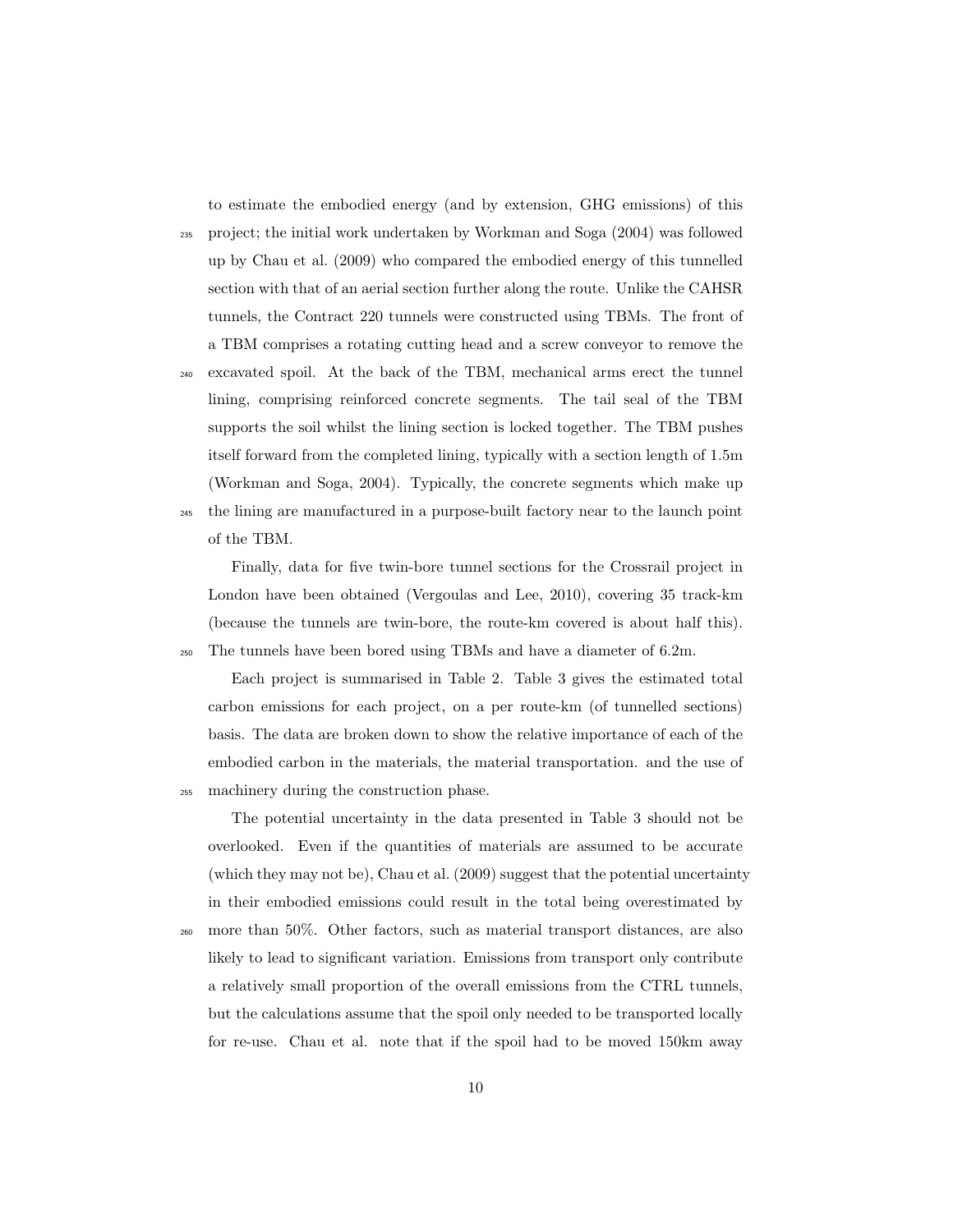<span id="page-10-0"></span>

|                       | Table 2: Summary data for the railway tunnels considered in this paper |                              |                             |  |
|-----------------------|------------------------------------------------------------------------|------------------------------|-----------------------------|--|
| Data source           | Chang and<br>Kendall $(2011)$                                          | Workman and<br>Soga $(2004)$ | Vergoulas and Lee<br>(2010) |  |
| Tunnel location       | <b>CAHSR</b>                                                           | <b>CTRL</b>                  | Crossrail                   |  |
| Tunnel length         | 49                                                                     | 7                            | 17                          |  |
| [route-km]            |                                                                        |                              |                             |  |
| Tunnel diameter<br> m | 9                                                                      | 7.15                         | 6.2                         |  |
| Notes                 |                                                                        | All tunnels are twin-bore    |                             |  |

<sup>265</sup> by truck then the embodied energy of the project would increase by 30%. Similarly, it is noted in the report by [Vergoulas and Lee](#page-34-1) [\(2010\)](#page-34-1) that estimates of waste-related emissions in earlier work were between 87 and 93% higher, because of assumptions made about the mode of transport; earlier work assumed that all waste would be removed by road, whereas later figures were updated to reflect <sup>270</sup> a logistics strategy which utilises rail and shipping.

Other reasons for potential variation include assumptions about  $CO<sub>2</sub>$  emissions from electricity consumption. [Vergoulas and Lee](#page-34-1) [\(2010\)](#page-34-1) used a factor of 0.43 kg $\rm CO_2$  $\rm CO_2$  $\rm CO_2$  per kWh of electricity sourced for construction processes, but this will vary depending on the electricity generation mix (a later figure for the UK  $275$  generation mix suggests a slightly higher figure of 0.49 kg  $CO<sub>2</sub>$  per kWh of [e](#page-31-5)lectricity, including transmission losses [\(Department for Environment Food](#page-31-5) [and Rural Affairs, 2012\)](#page-31-5)).

Knowing very specific details about the project would help to reduce some of the potential variation - for example, the chosen material suppliers might be able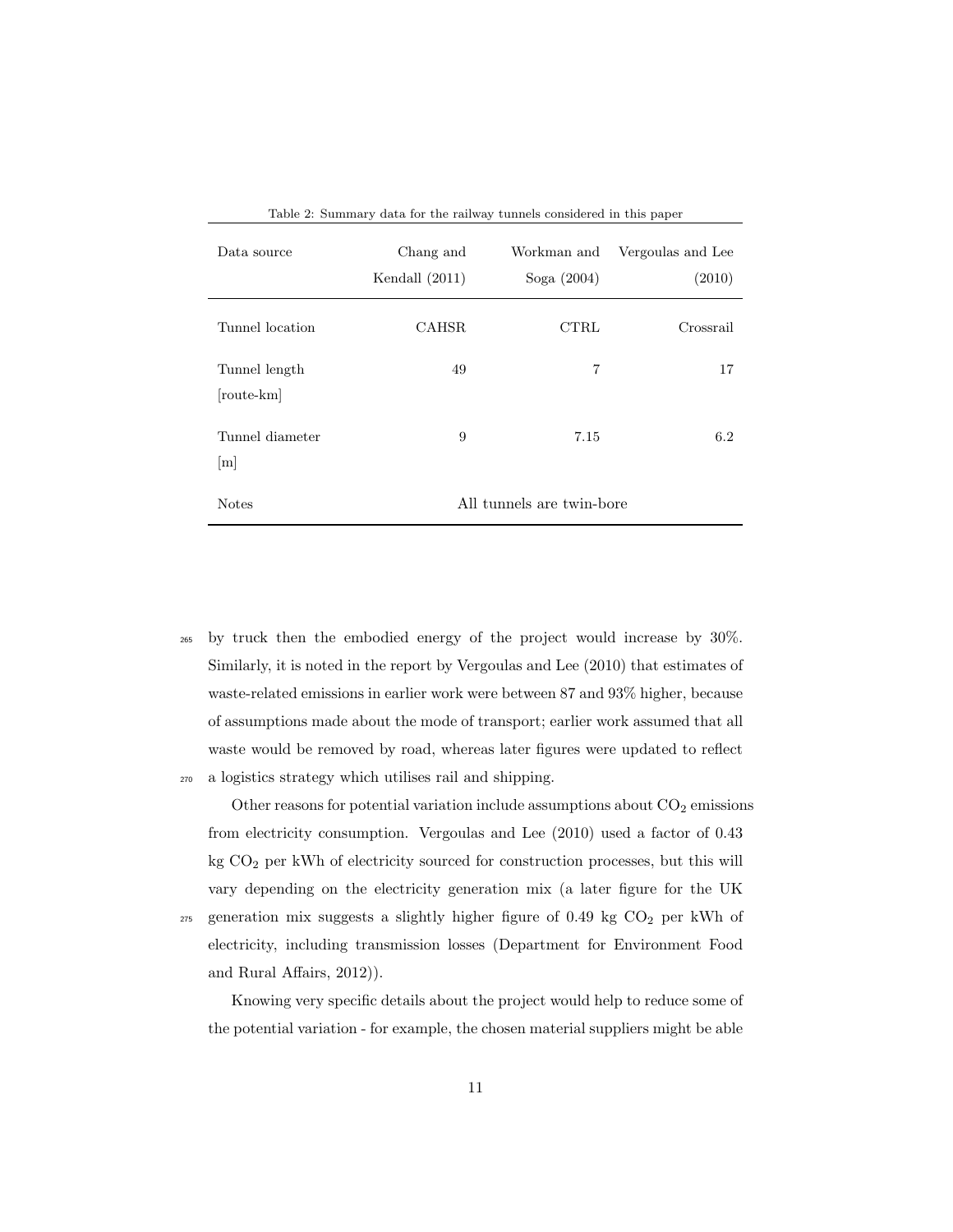<span id="page-11-0"></span>

|                        | Table 3: Embodied emissions for three railway tunnel projects |                                                        |            |
|------------------------|---------------------------------------------------------------|--------------------------------------------------------|------------|
|                        |                                                               | Embodied $CO2$ [tonnes per route-km] (as $%$ of total) |            |
|                        | <b>CAHSR</b>                                                  | <b>CTRL</b>                                            | Crossrail  |
| Material<br>production | 9,859(76)                                                     | 8,457(60)                                              | 15,303(65) |
| Material<br>transport  | 2,247(17)                                                     | 29(0)                                                  | 1,309(6)   |
| Equipment              | 911(7)                                                        | 5,500(39)                                              | 7,040(30)  |
| Total                  | 13,016                                                        | 13,986                                                 | 23,652     |

<sup>280</sup> to help provide more bespoke estimates of embodied energy, whilst it is clear that if the specific transportation, waste, and electricity supply arrangements were better understood it would enable some calculations to be made with more certainty. Some of the necessary data may not be easily obtainable, however, and the process in any case could be time consuming.

<sup>285</sup> Because it covers the whole [CAHSR](#page-0-0) infrastructure, not just the tunnels, it is possible to gain some idea from [Chang and Kendall](#page-30-5) [\(2011\)](#page-30-5) of how the estimations for the embodied [GHG](#page-0-0) emissions of the tunnels compare with the embodied [GHG](#page-0-0) emissions of the rest of the infrastructure. Their data are summarised in Table [4](#page-12-0) accordingly, using lifespan data from Table [1](#page-7-0) to estimate <sup>290</sup> the embodied emissions on a tonnes per route-km per year basis.

The data in Table [4](#page-12-0) can be compared with estimates of embodied  $CO<sub>2</sub>$  in railway infrastructure given by [Baron et al.](#page-30-3) [\(2011\)](#page-30-3), given in Table [5.](#page-18-0)

It is noted that the data given for the Californian tunnels in Table [4](#page-12-0) is less than the range suggested in Table [5,](#page-18-0) and a number of reasons are suggested for <sup>295</sup> this. Firstly, the tunnel construction methods are different — the data for the [CAHSR](#page-0-0) assume that the [NATM](#page-0-0) is used, whereas the other tunnels considered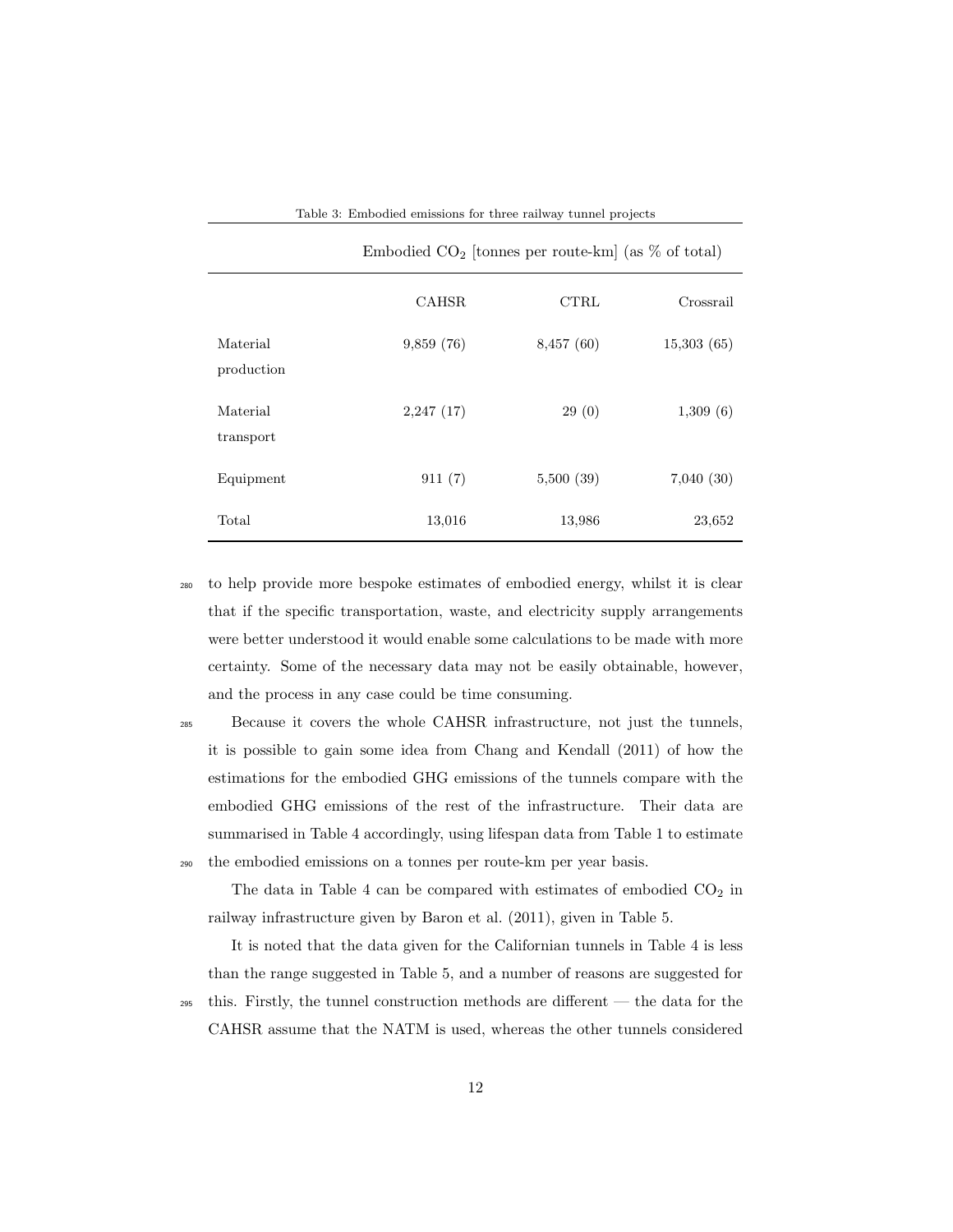<span id="page-12-0"></span>

| Table 4: A breakdown of the embodied $CO2e$ emissions of CAHSR |                           |                                    |                     |                                             |
|----------------------------------------------------------------|---------------------------|------------------------------------|---------------------|---------------------------------------------|
|                                                                | Length of<br>Section [km] | CO <sub>2</sub> e<br>emissions [t] | Assumed<br>Lifespan | CO <sub>2</sub> e<br>emissions [t]          |
|                                                                |                           | per route-km                       | [years]             | per route-km<br>per year $(\%$<br>of total) |
| Track                                                          | 725                       | 1,199                              | 25                  | 48(15)                                      |
| Tunnel                                                         | 49                        | 13,016                             | 100                 | 130 (42)                                    |
| Bridges and<br>Viaducts                                        | 61                        | 12,982                             | 100                 | 130(41)                                     |
| Electrification                                                | 725                       | 96                                 | $50\,$              | 2(1)                                        |
| Earthworks                                                     | 138                       | 309                                | 100                 | 3(1)                                        |

are bored using a [TBM.](#page-0-0) This is reflected in Table [3,](#page-11-0) which shows that the emissions due to the construction equipment are estimated to be much lower for the [CAHSR.](#page-0-0) Secondly, tunnel construction is heavily dependent on a number <sup>300</sup> of factors, including the geological conditions, and the removal of the excavated material (both in terms of method of removal and distance transported), and large variations between projects are not unexpected. Finally, as noted in Section [2.1,](#page-4-0) there are a number of uncertainties in some of the underlying data, and the data presented in Table [4](#page-12-0) and Table [5](#page-18-0) are dependent on the sources <sup>305</sup> used and the assumptions made.

Although the embodied emissions data presented here are subject to a number of uncertainties, it is clear from the range of projects considered that tunnels contribute particularly significantly to the embodied energy and emissions of railway infrastructure. For this reason, the total embodied energy and emissions <sup>310</sup> of a new railway line are heavily dependent on the amount of tunnels and other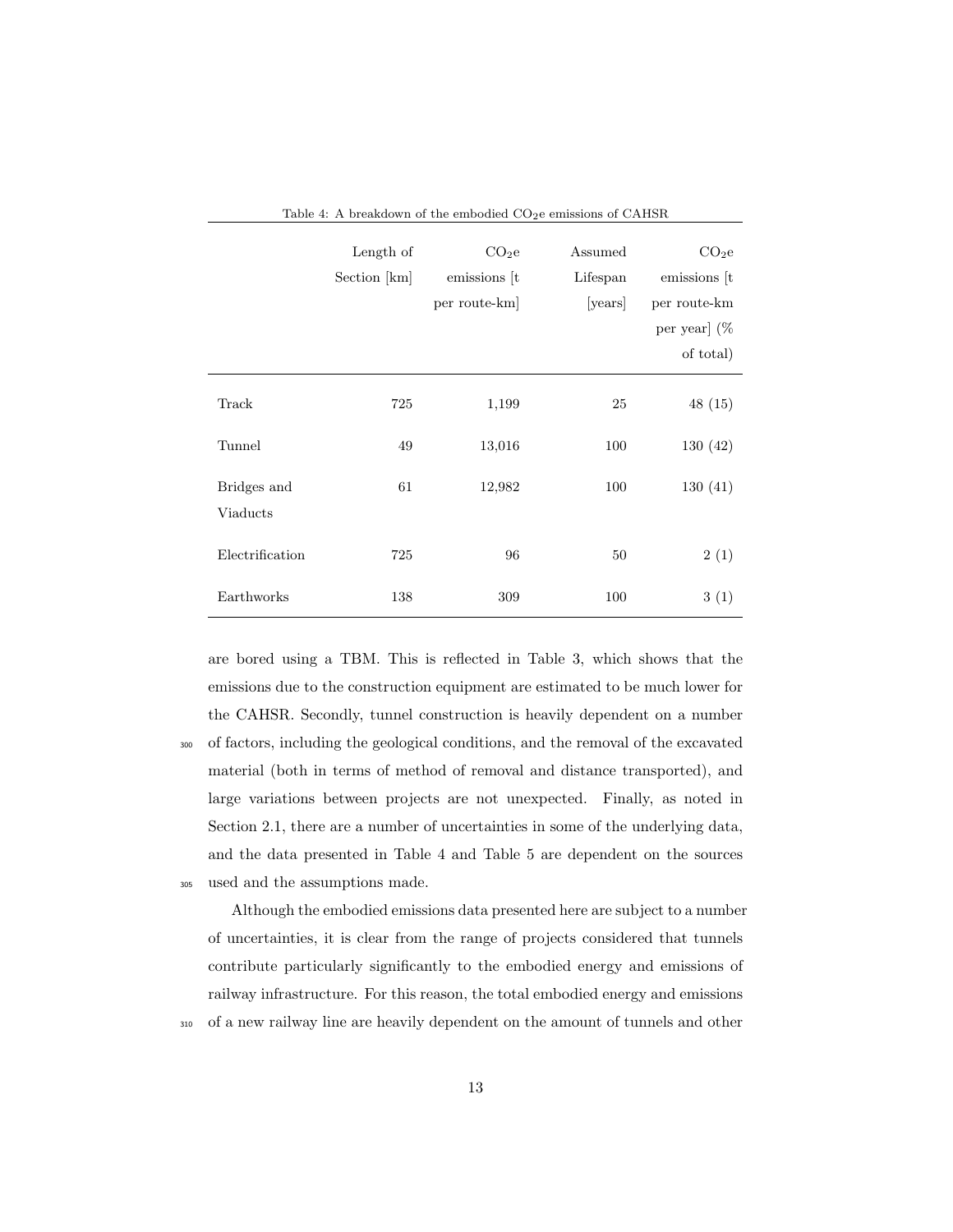[c](#page-30-3)ivil engineering infrastructure, as can be seen in comparisons made by [Baron](#page-30-3) [et al.](#page-30-3) [\(2011\)](#page-30-3), which show that the embodied emissions are more than twice as much per km per year for the high-speed line between Taipei and Kaohsiung as they are for the LGV Mediterrean high-speed line in France.

<sup>315</sup> Having shown that tunnels can increase the embodied energy and emissions of railway infrastructure, and should not be ignored for that reason alone, Section [4](#page-13-0) goes on to consider the impact they have on operational energy and emissions.

## <span id="page-13-0"></span>4. Operational energy and emissions

<sup>320</sup> The operational energy consumed by a train includes the work done to overcome the resistance to movement and the "hotel load" — the energy required to power on-board services such as heating and lighting. Although the hotel load is not necessarily negligible — especially as demand for on-board services such as WiFi increases  $-$  it is not expected to be significantly affected by running <sup>325</sup> in a tunnel. On the other hand, the air resistance experienced by a train in a tunnel is much greater than that experienced by a train in the open air. Hence the operational energy consumption (and related emissions) of a train are expected to increase when running in a tunnel. This section introduces the Davis Formula for estimating the resistance to movement, and the way in which

<sup>330</sup> it can be used to estimate operational energy consumption and emissions. The [p](#page-32-5)otential effects of tunnels are discussed, and existing work published by [HS2](#page-32-5) [Ltd](#page-32-5) [\(2009\)](#page-32-5) is reviewed. Finally, the results of some new simulations, used to model trains in the Crossrail tunnels introduced in Section [2,](#page-2-0) are presented.

### 4.1. The Davis Formula

<sup>335</sup> Although it is possible to calculate the resistance to motion of trains on the basis of the fundamental laws of physics (considering rolling friction, sliding friction and aerodynamics), such a scientific approach is rarely taken. The process is complex, requiring knowledge of very many parameters and does not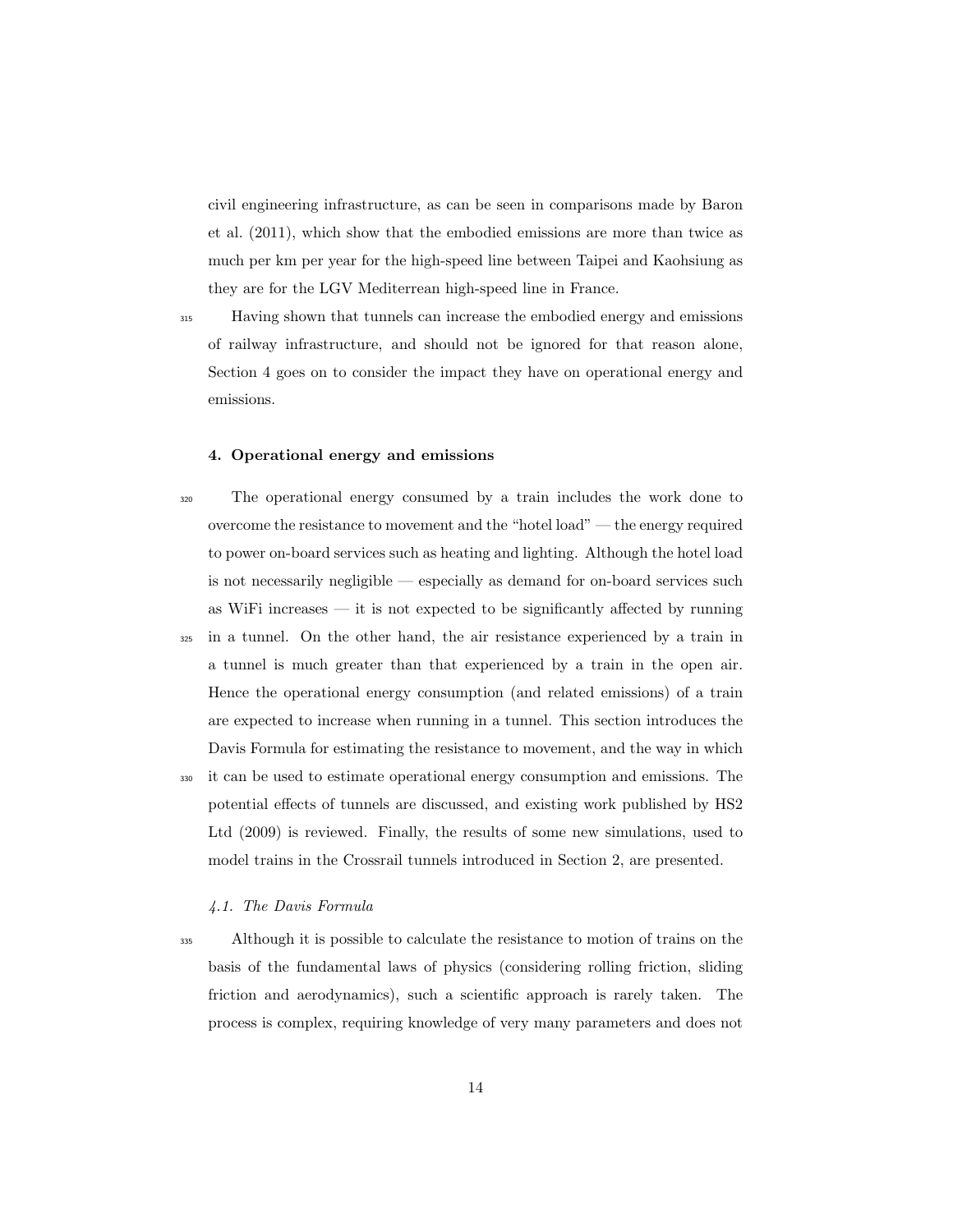necessarily lead to useable train resistance data [\(Rochard and Schmid, 2000\)](#page-33-4).

<span id="page-14-0"></span><sup>340</sup> However, the resistance force, R, can be approximated by the Davis Formula an empirical quadratic function of the trains velocity v, written as

$$
R = A + Bv + Cv^2 \tag{1}
$$

If R is in Newtons (N) and v is in metres per second  $(ms^{-1})$ , then the coefficients A, B and C have units N,  $Nsm^{-1}$  and  $Ns^2m^{-2}$  respectively, although in this paper the values are scaled for velocities in terms of km/h. A and <sup>345</sup> B include the mechanical resistances (and are mass related), whilst the third term accounts for the aerodynamic resistance [\(Rochard and Schmid, 2000\)](#page-33-4). Numerous methods are available for calculating these coefficients [\(RSSB, 2010b\)](#page-33-5); these may include full-scale empirical testing, results from a wind-tunnel (full-scale or otherwise) or use of other empirical relationships. For example, Armstrong <sup>350</sup> and Swift (cited by [Rochard and Schmid, 2000\)](#page-33-4), created empirical relationships [t](#page-0-0)o calculate the Davis coefficients for a British Rail [Electric Multiple Unit](#page-0-0) [\(EMU\).](#page-0-0) These are used to estimate A, B and C from other known measurements of the train, including the total mass of the power cars, the total mass of the trailer cars, a drag coefficient, the length and cross-sectional area and the <sup>355</sup> intervehicle gap.

Sample values for the Davis coefficients for three different types of train are given in Table [6.](#page-19-0) The standard coefficients for the Suburban and Intercity trains are taken from [RSSB](#page-33-5) [\(2010b\)](#page-33-5) and are based on the UK Class 357 Electrostar (RSSB Train A) and the [Pendolino](#page-0-0) (RSSB Train D) respectively. The values for <sup>360</sup> the High-Speed train are taken from those attributed to the AGV-11 [\(SYSTRA,](#page-33-6) [2011\)](#page-33-6).

It is noted that, depending on the cross-sectional area of the tunnel relative to the train, the aerodynamic resistance encountered may be double that experienced in the open [\(Rochard and Schmid, 2000\)](#page-33-4). This is corroborated by a report by

<sup>365</sup> [RSSB](#page-33-7) [\(2010a\)](#page-33-7), which suggests that the increased aerodynamic resistance in a tunnel can be modeled by using a new value for C in the Davis equation,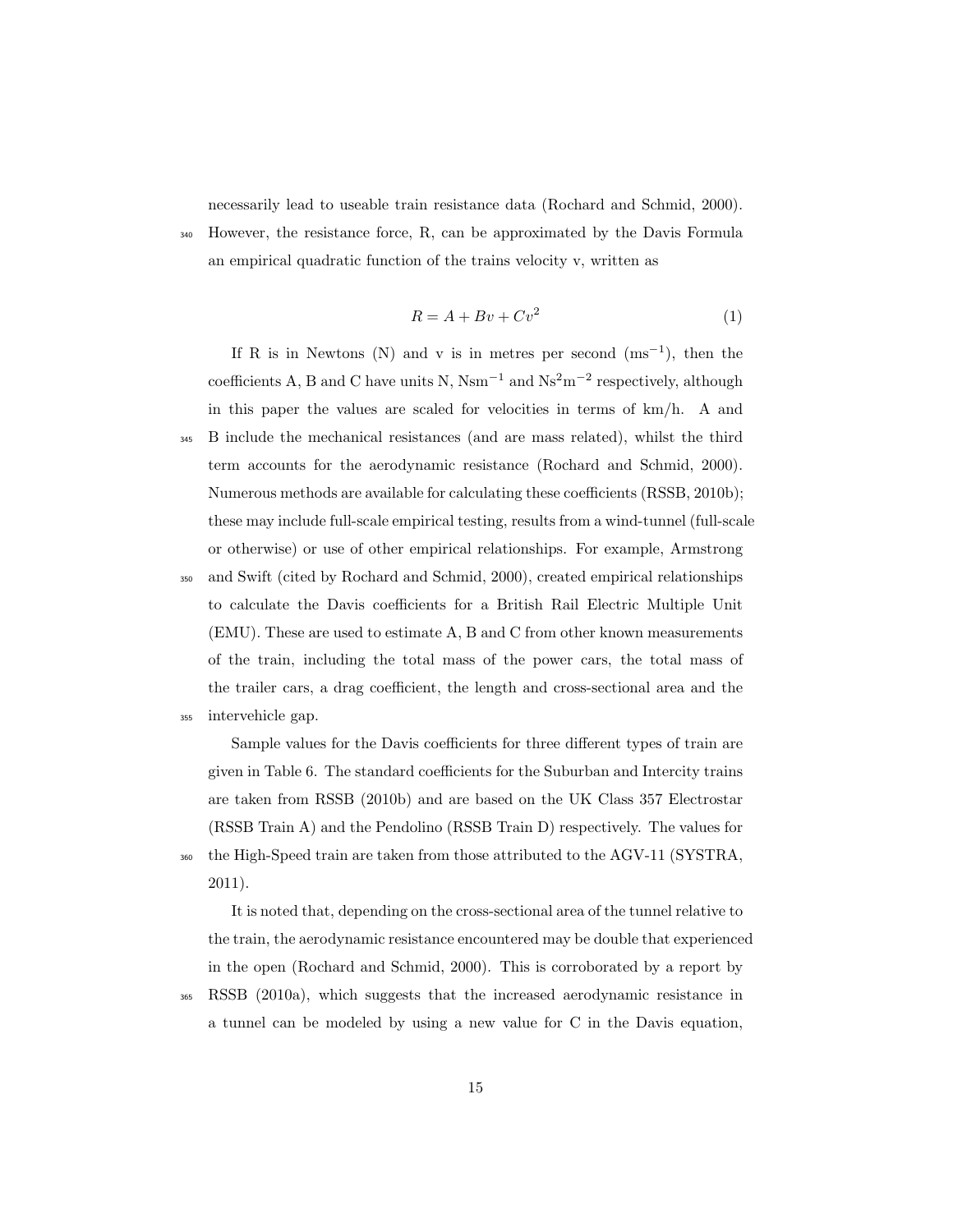typically between 1.5 and 2 times the standard value.

The resistance curves for each of the trains in Table [6](#page-19-0) were generated using the Davis Equation  $(Eq. (1))$  $(Eq. (1))$  $(Eq. (1))$  and are plotted in Fig. [1.](#page-15-0) Fig. [1](#page-15-0) also shows how <sup>370</sup> the resistance curves might be expected to change if the train were in a tunnel (modelled by doubling the Davis C coefficient in each case).



<span id="page-15-0"></span>Figure 1: Davis Resistance curves for three types of train

It is well documented — for example by [RSSB](#page-33-5) [\(2010b\)](#page-33-5) and by [Raghunathan](#page-32-6) [et al.](#page-32-6)  $(2002)$  — that the value of C is proportional to both the length of the train and the head and tail drag coefficients. It is therefore likely that train length is <sup>375</sup> a key reason for the fact that the High Speed and Intercity trains (comprising 10 and 9 vehicles respectively) experience a greater resistance force than the Suburban train (comprising just 4 vehicles). The fact that the High-Speed train experiences less resistance than the Intercity train may well be down to reduced head and tail drag coefficients. In any case, it can be seen that the <sup>380</sup> effect of the tunnel is pronounced, especially at higher speeds. The impact on energy consumption is further modelled in Section [5.](#page-17-0)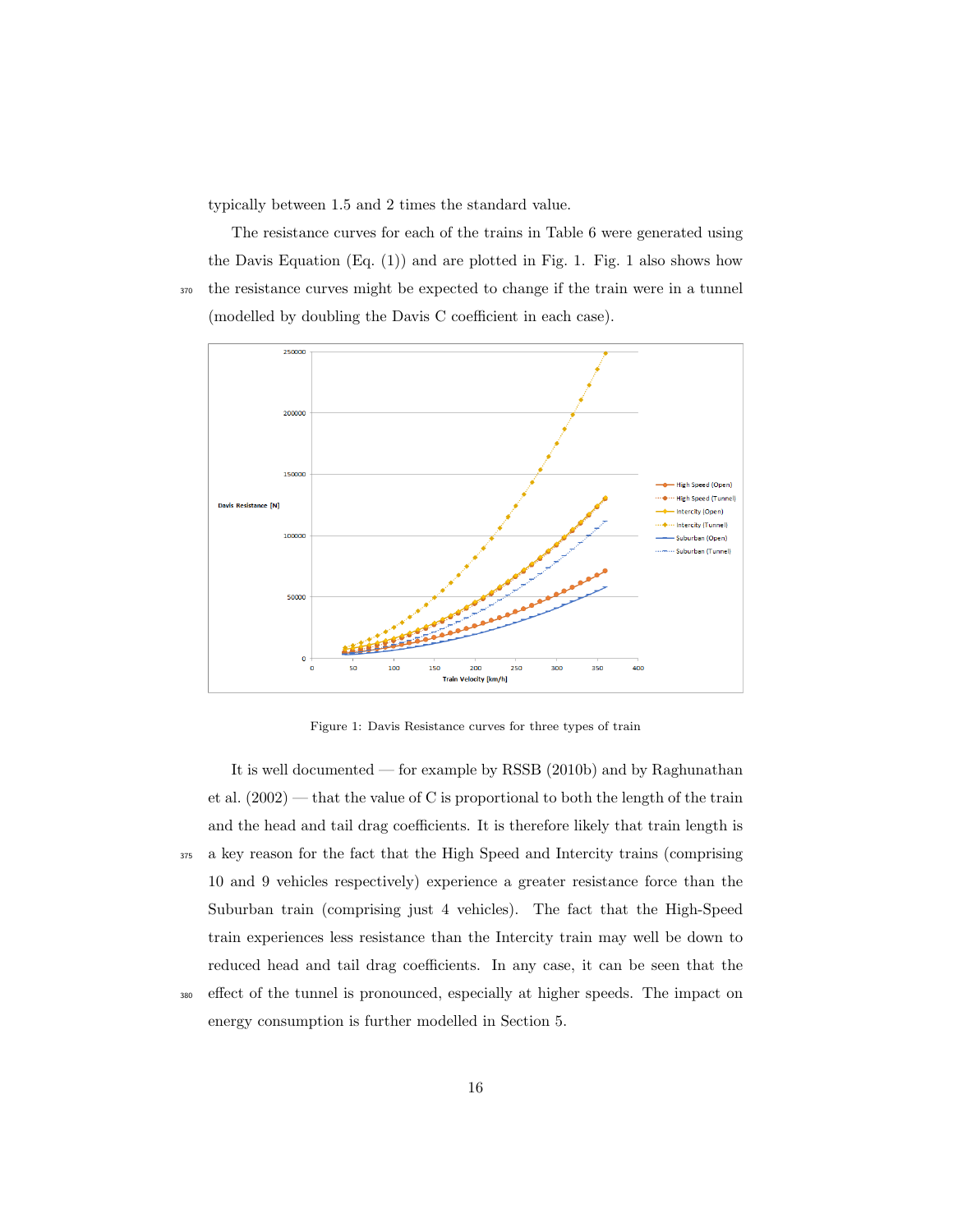#### 4.2. Other resistance forces

The Davis Formula (Eq. [\(1\)](#page-14-0)) only covers inertia and running resistance. Other forces include grade resistance (the additional force required to overcome <sup>385</sup> gradient) and curve resistance (the added resistance experienced by a train operating through a horizontal curve) [\(AREMA, 2003\)](#page-30-6). Curve resistance and grade resistance can be neglected if the additional assumption is made that the track is straight and level. In any case, the presence of a tunnel is not expected to affect these forces significantly.

### <span id="page-16-0"></span><sup>390</sup> 4.3. Work done and energy consumption

The work done by a moving train can be calculated by multiplying the applied force by the distance moved. The work done,  $E$ , by the train exerting tractive effort  $T$  over a distance  $d$  is thus estimated by:

$$
E = Td \tag{2}
$$

If  $T$  is given in Newtons (N) and  $d$  is given in meters (m) then this gives <sup>395</sup> work done in terms of joules (J). One [kilowatt-hour \(kWh\)](#page-0-0) is 3.6 megajoules  $(MJ)$ . The assumption is that T is constant over the given distance; which is reasonable if d is chosen to be small enough or the velocity and resistance forces both remain constant. On this basis, the work done over a whole route can be estimated by dividing the route into appropriate segments and summing the <sup>400</sup> work done for each one.

If the train is coasting or braking, then no tractive effort is applied. T and therefore  $E$  (the work done) are both zero. Hence:

$$
E = 0 \tag{3}
$$

If the train is cruising at a constant speed, then the applied tractive effort  $T$  must be of equal magnitude to the total resistance forces  $R$  experienced by <sup>405</sup> the train. Hence:

$$
E = |R|d \tag{4}
$$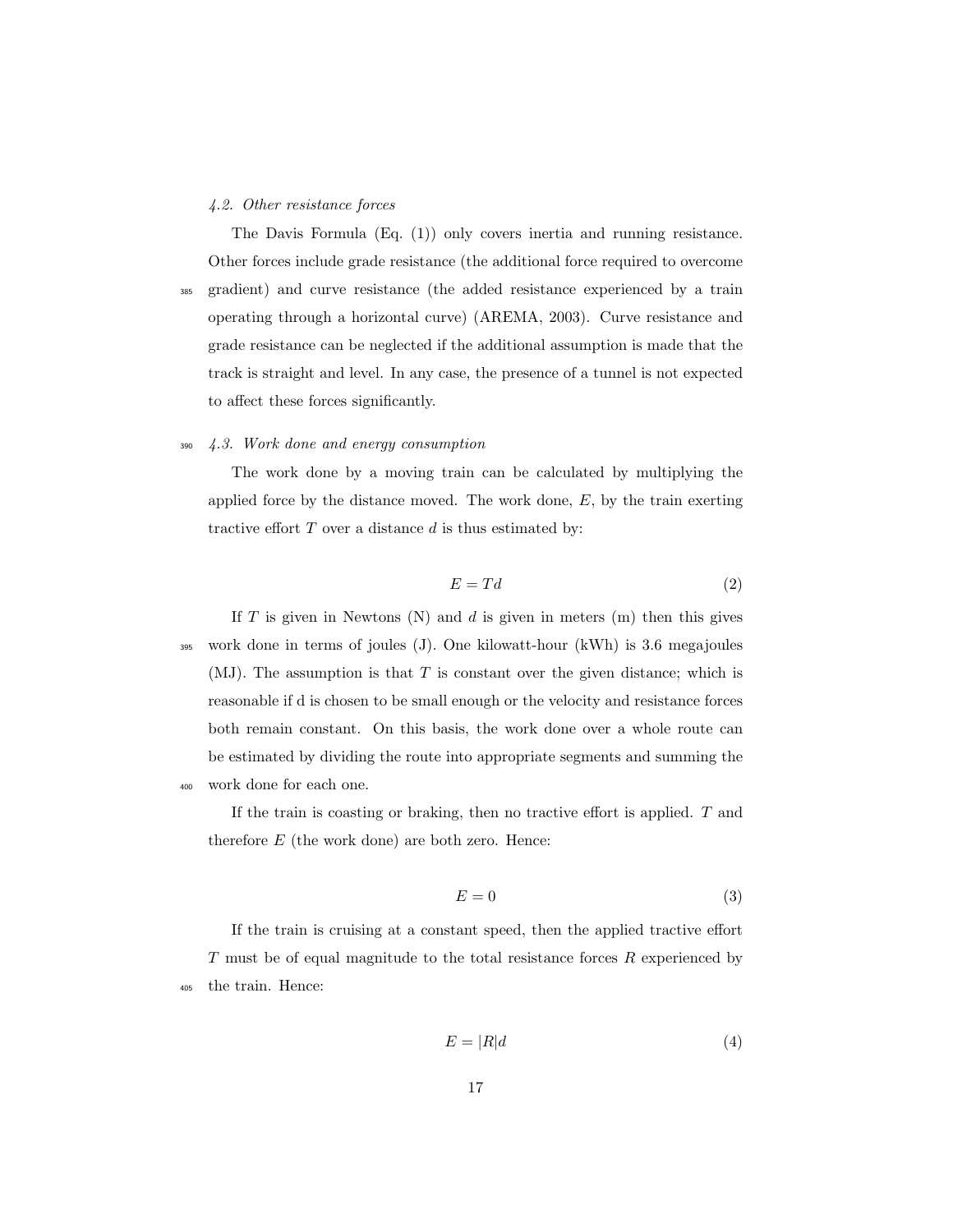If the train is accelerating (the rate of acceleration  $a$  is greater than zero), then according to Newton's second law:

$$
T = ma \tag{5}
$$

Hence:

$$
E = mad \tag{6}
$$

In this case m is the mass of the train, and  $R < ma$ . If the rate of acceleration <sup>410</sup> a needs to be determined, further data about the tractive performance of the specific train need to be obtained.

The actual energy required to move the train will be greater, due to the fact that the traction and transmission systems are not 100% efficient. This is because there are losses throughout the powertrain (including the alternator, <sup>415</sup> rectifier, motors and gearboxes). The efficiency is expected to vary between different types of train, but in one example, [RSSB](#page-33-3) [\(2007,](#page-33-3) p.23) assume that the efficiency of the traction system is 85%. This does not include the efficiency of the internal combustion engine in diesel-powered trains.

# <span id="page-17-0"></span>5. Simulating the effects of tunnels on operational energy consumption <sup>420</sup> and emissions

#### <span id="page-17-1"></span>5.1. High-speed trains in tunnels

[HS2 Ltd](#page-32-5) [\(2009\)](#page-32-5) modelled the impact on energy consumption of a high-speed train running through a tunnel. They modelled a 200m long AGV running at a constant 320 km/h through a 10km tunnel, and their results, for different <sup>425</sup> diameters of tunnel, are shown in Table [7.](#page-21-0)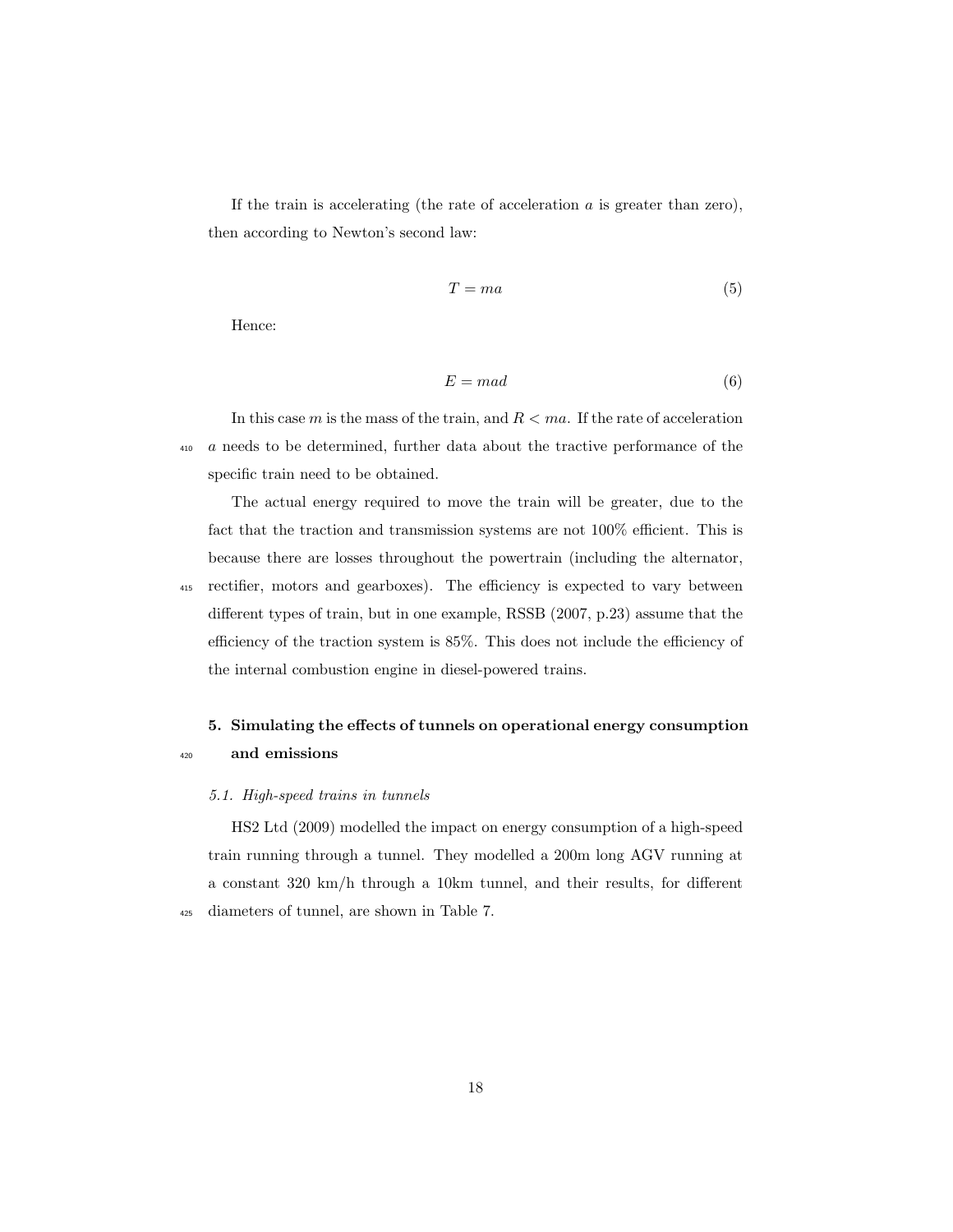| Aspect            | Estimated $CO2$ emissions<br>[t/km/year]                                | <b>Notes</b>                                                                                                                        |
|-------------------|-------------------------------------------------------------------------|-------------------------------------------------------------------------------------------------------------------------------------|
| Conception Phase  | 0.45                                                                    | Includes office works for<br>planning a high speed<br>line prior to construction.<br>Based on data for the<br>LGV Mediterranee line |
| Earthworks        | $5$ to $22\,$                                                           | Estimates based on<br>different TGV lines                                                                                           |
| Track             | 22.8 (ballasted track)                                                  | The biggest source of<br>emissions is the steel for<br>the rails                                                                    |
|                   | $31.6$ (slab track)                                                     |                                                                                                                                     |
| Bridges/Viaducts  | 68 (small bridges) to 183<br>(large and high viaducts)<br>over valleys) |                                                                                                                                     |
| Tunnels           | 172 to 243                                                              |                                                                                                                                     |
| Railway Equipment | 3.5                                                                     |                                                                                                                                     |
| Stations          | $33$ to $82\,$                                                          |                                                                                                                                     |

<span id="page-18-0"></span>Table 5: A summary of the estimated embodied  $\mathrm{CO}_2$  emissions in a high-speed railway line (Data source: [Baron et al., 2011\)](#page-30-3)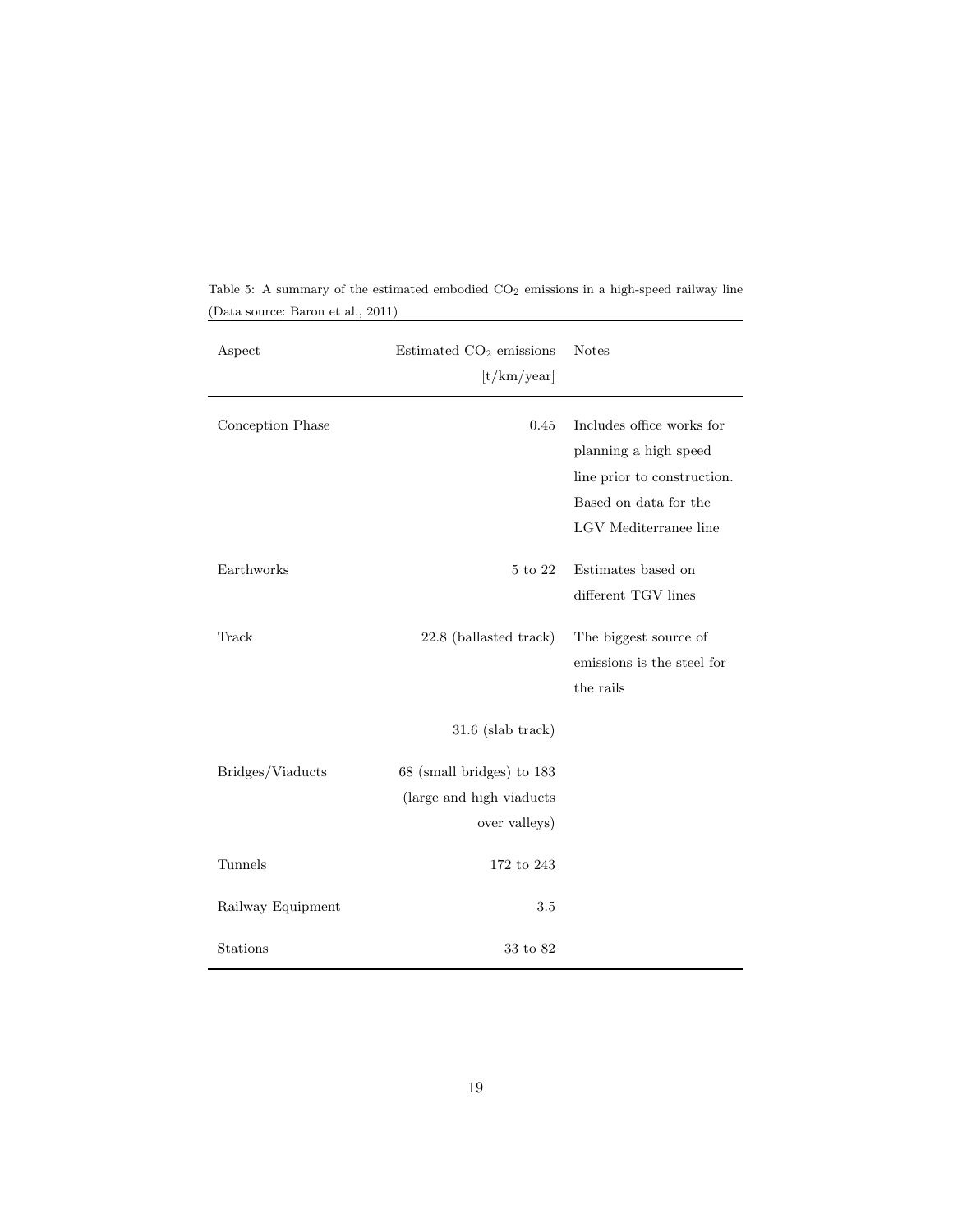| Train        |             | Lable 0. Dample Davis Coemcients for different types of train<br>Suburban<br>Electric | Intercity<br>Electric | High-Speed<br>Electric |
|--------------|-------------|---------------------------------------------------------------------------------------|-----------------------|------------------------|
|              | А           | 2158                                                                                  | 5311                  | 2500                   |
| Davis        | в           | 5.384                                                                                 | 21.696                | 29                     |
| Coefficients | $\mathbf C$ | 0.4158                                                                                | 0.9097                | 0.45                   |

<span id="page-19-0"></span>Table 6: Sample Davis coefficients for different types of train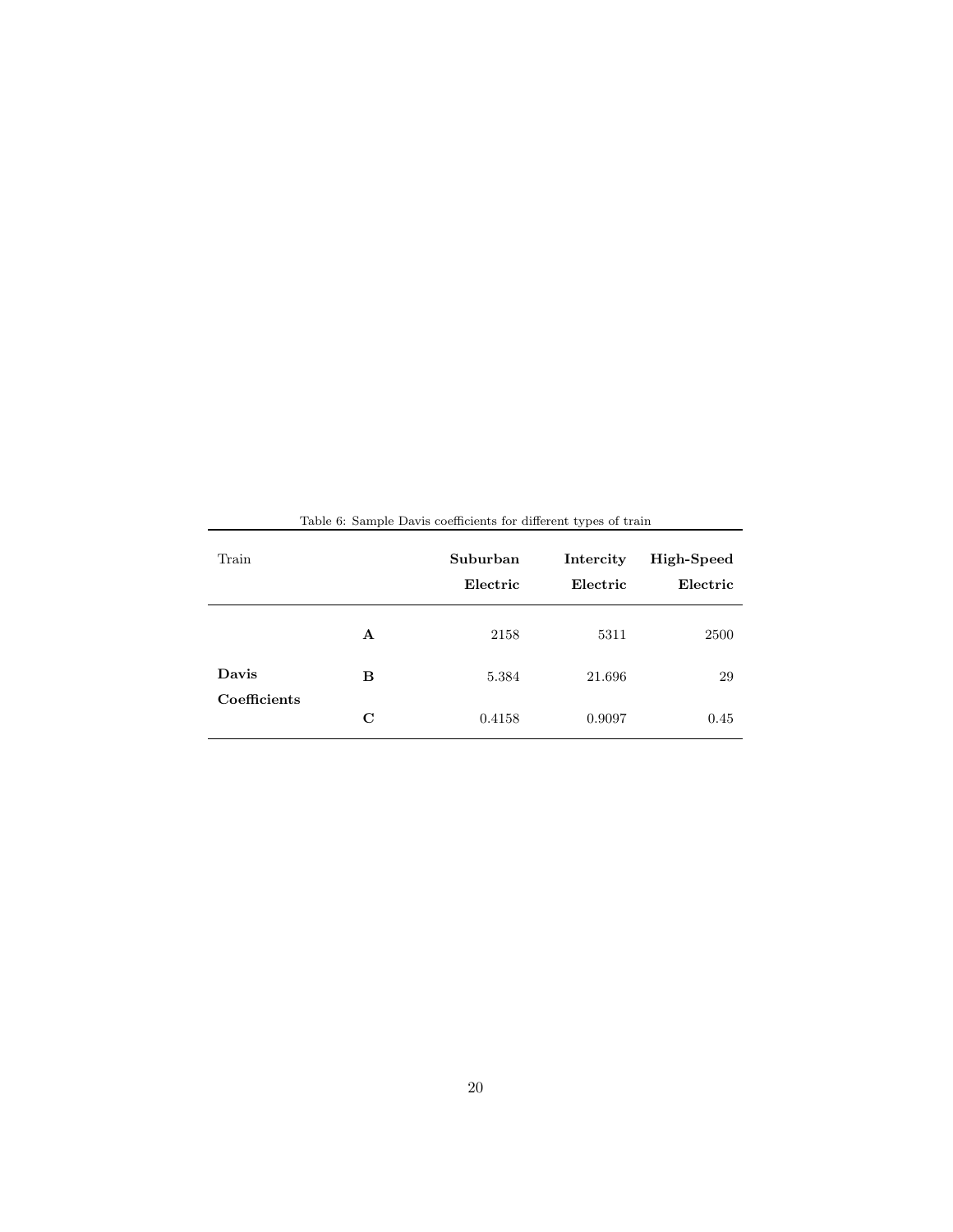An attempt was made to replicate these results, using the Arup RouteMaster tool [\(Arup, 2015\)](#page-30-7), which is based on the principles described in Section [4.3.](#page-16-0) A key aim was to determine the relationship between the tunnel diameter in Table [7](#page-21-0) and the multiplication factor of the Davis C coefficient used to model

<sup>430</sup> the impact of the tunnel, but it was discovered that the maximum tractive effort of the AGV is a limiting factor, and there is a point where, actually, the resistance is too high for the train to maintain a speed of 320 km/h. RouteMaster estimated the energy consumption of the AGV to be 169 kWh for 10km at 320 km/h in the open air, which is comparable to the [HS2 Ltd](#page-32-5) value <sup>435</sup> in Table [7.](#page-21-0) Table [8](#page-22-0) shows how the energy consumption is modelled to increase with the multiplication factor of the Davis C coefficient (the "Tunnel Factor");

the values in italics are purely theoretical because the resistance forces cannot be overcome by the tractive effort, and maintaining the speed is impossible.

It can be concluded that if the tunnel is as small as 8.5m (Table [7\)](#page-21-0), it may <sup>440</sup> not be possible to maintain a running speed of 320km/h. Even if it were, it [m](#page-32-6)ay not be desirable for a number of other reasons; as noted by [Raghunathan](#page-32-6) [et al.](#page-32-6) [\(2002\)](#page-32-6), aerodynamic concerns also pertain to matters such as passenger comfort (including ear discomfort) and stress upon the train. Table [8](#page-22-0) therefore also contains the results for an AGV modelled at the lower speed of 250 km/h.

<sup>445</sup> Because the resistance forces are very heavily speed dependent (Fig. [1\)](#page-15-0), it is noted that the energy saving of lowering the running speed in a tunnel may actually outweigh the costs of the tunnel itself. However, other sustainability concerns, such as the social and economic implications of a reduced running speed, also need to be borne in mind. For example, slower journey times are <sup>450</sup> likely to have commercial implications.

#### <span id="page-20-0"></span>5.2. Suburban trains in tunnels

Following the same method in Section [5.1,](#page-17-1) simulations were carried out for a theoretical suburban train, representative of the type being procured for Crossrail . As well as considering constant speed running, simulations were also <sup>455</sup> conducted for a suburban stopping profile with a uniform stop-spacing of 2km,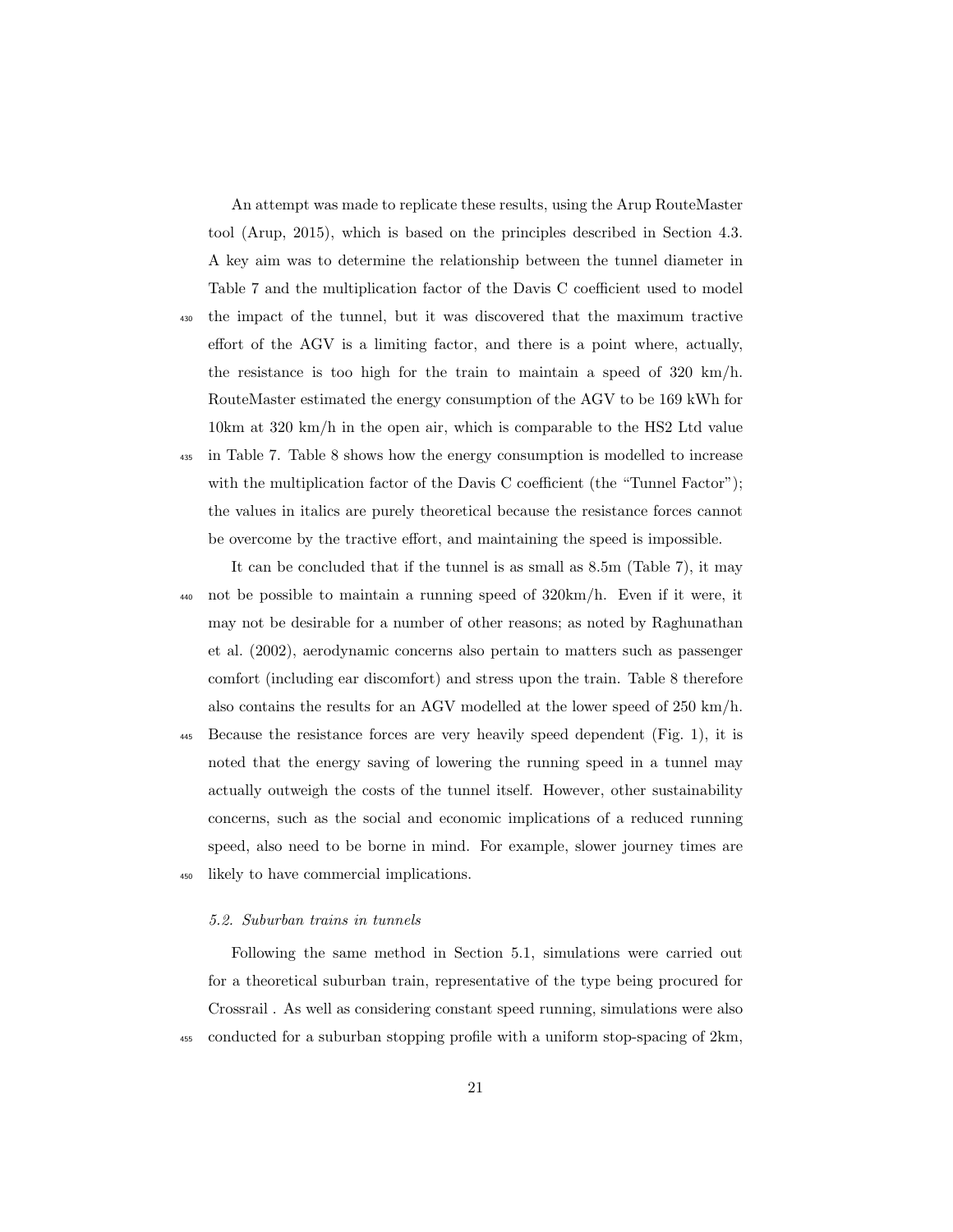| Tunnel Diameter [m] | Work Done [kWh] | Increase w.r.t Open<br>Track $[kWh]$ $(\%)$ |
|---------------------|-----------------|---------------------------------------------|
| (Open Track)        | 167             |                                             |
| 8.5                 | 324             | 157(94)                                     |
| 9.8                 | 274             | 107(64)                                     |
| 12                  | 232             | 65 (39)                                     |

<span id="page-21-0"></span>Table 7: Energy consumption of AGV at 320 km/h in 10km of tunnels (Data Source: [HS2](#page-32-5) [Ltd, 2009\)](#page-32-5)

considered to be representative of the Crossrail service in Central London. The results are shown in Table [9](#page-23-0) and Table [10](#page-24-0) accordingly. When considering the suburban stopping profile, two driving profiles were applied. The first assumed flat-out running, and no coasting. The second allowed for coasting, although <sup>460</sup> this did not apply at higher speeds because the train did not reach cruising speed.

It can be seen that the effects of a tunnel on operational energy consumption (and related emissions) are less pronounced for a suburban train than a high-speed one, which is not surprising given the relationship between resistance forces and

<sup>465</sup> speed (Fig. [1\)](#page-15-0). What is noteworthy, however, is that by considering a typical stopping pattern rather than constant speed running, the possible effects are greatly diminished. Table [10](#page-24-0) also implies that tunnels have a more significant impact when coasting is part of the driving profile — this makes sense, because if the air resistance is greater, the rate of deceleration during coasting is greater,

<sup>470</sup> and this will need to be compensated for in the acceleration and (if applicable) cruising phases. It is important to make clear, though, that the figures in Table [10](#page-24-0) are given relative to a baseline for open-air running, and that this baseline is lower when coasting is part of the profile (at  $100 \text{ km/h}$ , the work done on an open-air suburban profile is estimated to be in the region of 25.4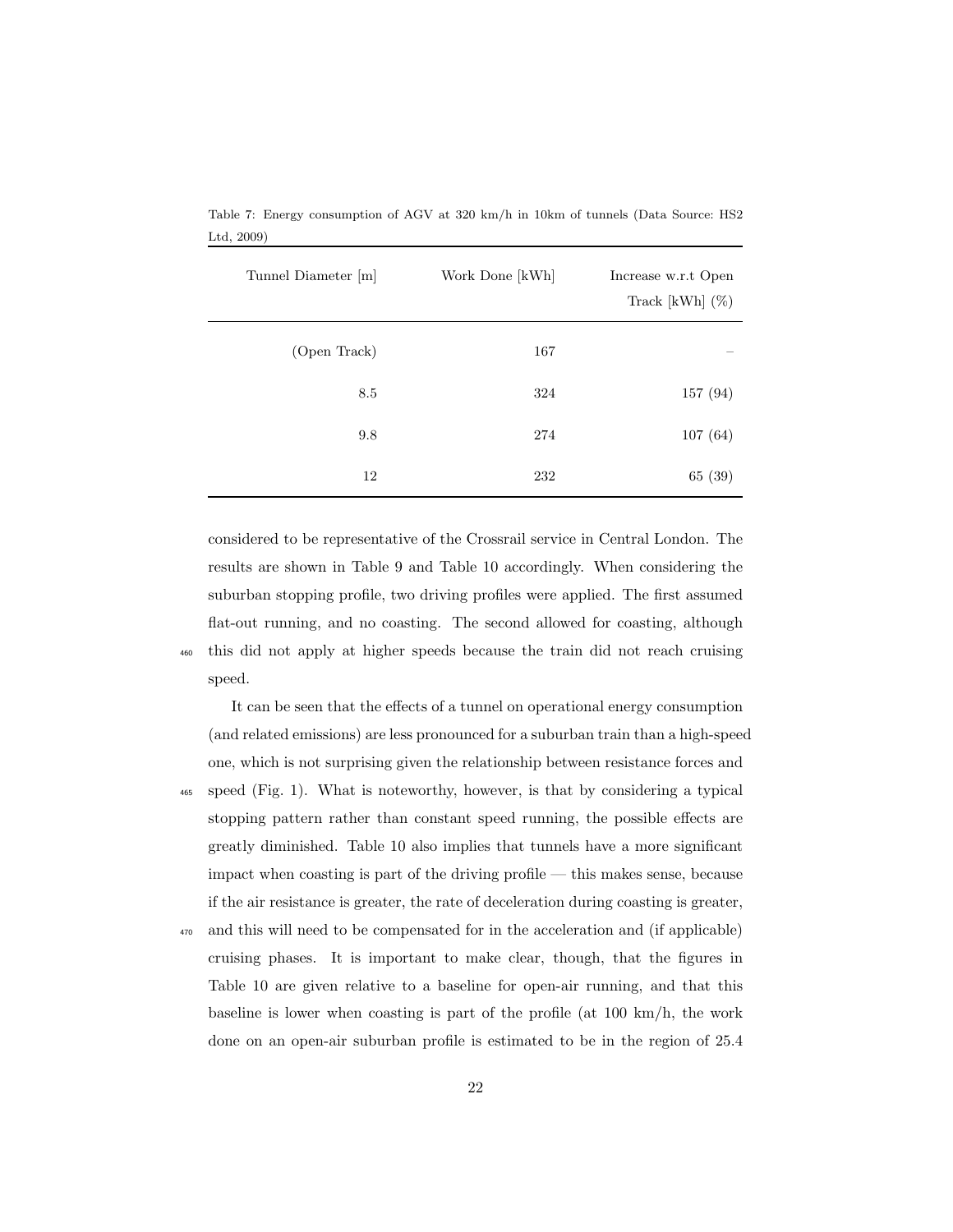<span id="page-22-0"></span>

|  | Table 8: Modelled increase in energy consumption of a high-speed AGV in 10km of tunnels |  |  |  |  |
|--|-----------------------------------------------------------------------------------------|--|--|--|--|
|--|-----------------------------------------------------------------------------------------|--|--|--|--|

| Tunnel Factor | Speed: $320 \text{km/h}$ | Speed: $250 \text{ km/h}$ | Speed: $320 \text{ km/h}$ |
|---------------|--------------------------|---------------------------|---------------------------|
|               | in both open air         | in both open air          | in open air and           |
|               | and tunnel               | and tunnel                | $250 \text{ km/h}$ in     |
|               |                          |                           | tunnel                    |
|               |                          |                           |                           |
| $1.1\,$       | $8\%$                    | $7\%$                     | $-23\%$                   |
| $1.2\,$       | $16\%$                   | $15\%$                    | $-19\%$                   |
| $1.3\,$       | $24\%$                   | $22\%$                    | $-14\%$                   |
| $1.4\,$       | $32\%$                   | $29\%$                    | $-9\%$                    |
| $1.5\,$       | $40\%$                   | $36\%$                    | $-4\%$                    |
| 1.6           | $48\%$                   | $44\%$                    | $1\%$                     |
| $1.7\,$       | $56\%$                   | $51\%$                    | $6\%$                     |
| $1.8\,$       | $64\%$                   | $58\%$                    | $11\%$                    |
| $1.9\,$       | $72\%$                   | $66\%$                    | $16\%$                    |
| $\,2$         | $80\%$                   | $73\%$                    | $20\%$                    |
| $2.1\,$       | $88\%$                   | $80\%$                    | $25\%$                    |
| $2.2\,$       | $96\%$                   | $87\%$                    | $30\%$                    |

# Increase in work done compared with open-air running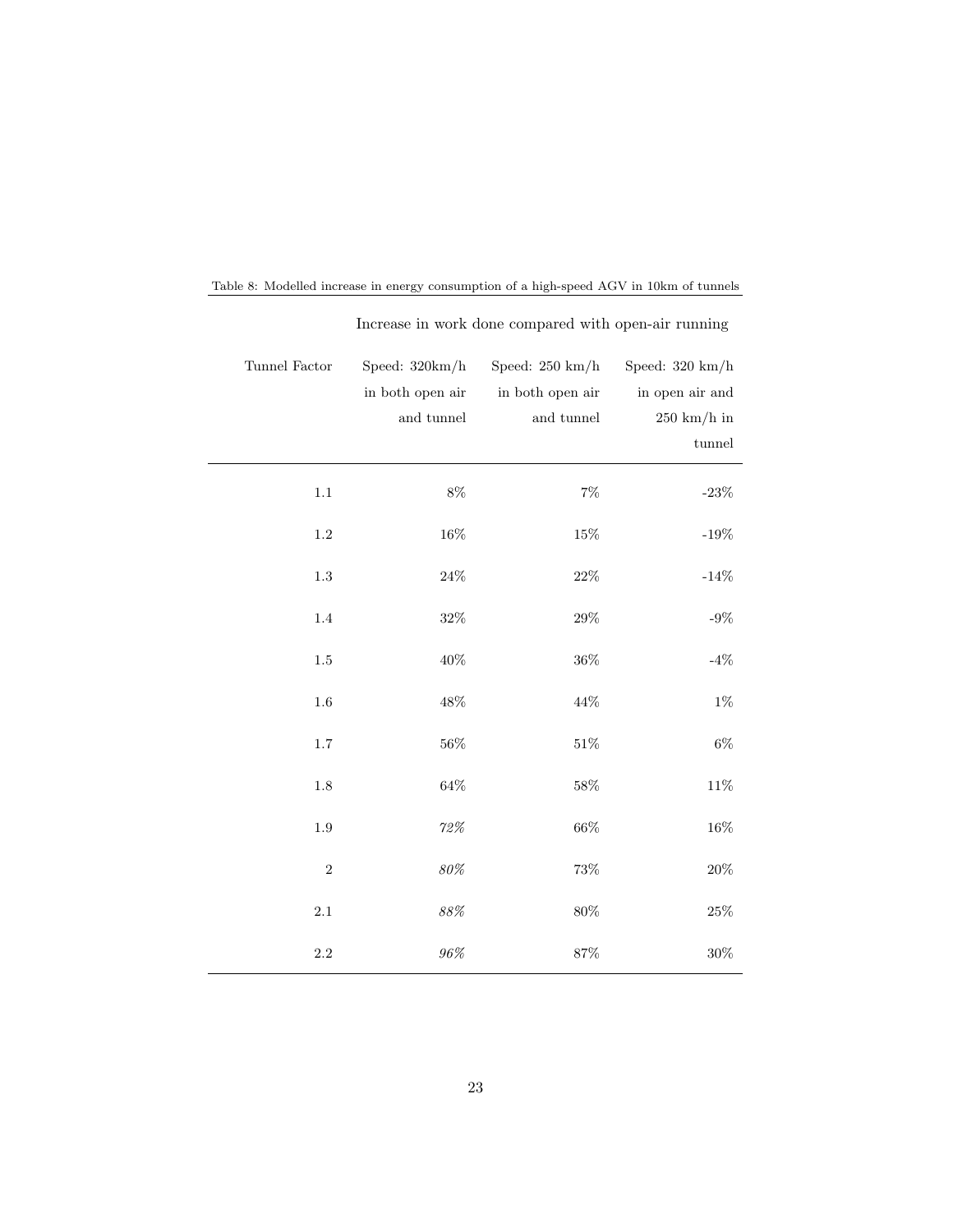<span id="page-23-0"></span>Table 9: Modelled increase in energy consumption of a representative suburban train in 10km of tunnels

| Tunnel Factor | Speed: $145 \text{ km/h}$ | Speed: $100 \text{ km/h}$ | Speed: $145 \text{ km/h}$ |
|---------------|---------------------------|---------------------------|---------------------------|
|               | in both open air          | in both open air          | in open air and           |
|               | and tunnel                | and tunnel                | $100 \text{ km/h}$ in     |
|               |                           |                           | $\mbox{tunnel}$           |
| $1.1\,$       | $6\%$                     | $5\%$                     | $-34\%$                   |
| 1.2           | $13\%$                    | $10\%$                    | $-31\%$                   |
| $1.3\,$       | $19\%$                    | $15\%$                    | $-28\%$                   |
| 1.4           | $26\%$                    | $19\%$                    | $-25\%$                   |
| $1.5\,$       | $32\%$                    | $24\%$                    | $-22\%$                   |
| $1.6\,$       | $38\%$                    | $29\%$                    | $-19\%$                   |
| $1.7\,$       | $45\%$                    | $34\%$                    | $-16\%$                   |
| $1.8\,$       | $51\%$                    | $39\%$                    | $-13\%$                   |
| $1.9\,$       | $57\%$                    | 44%                       | $-10\%$                   |
| $\sqrt{2}$    | $64\%$                    | $49\%$                    | $-7\%$                    |
| $2.1\,$       | $70\%$                    | $53\%$                    | $-4\%$                    |
| $2.2\,$       | $77\%$                    | $58\%$                    | $-1\%$                    |

Increase in work done compared with open-air running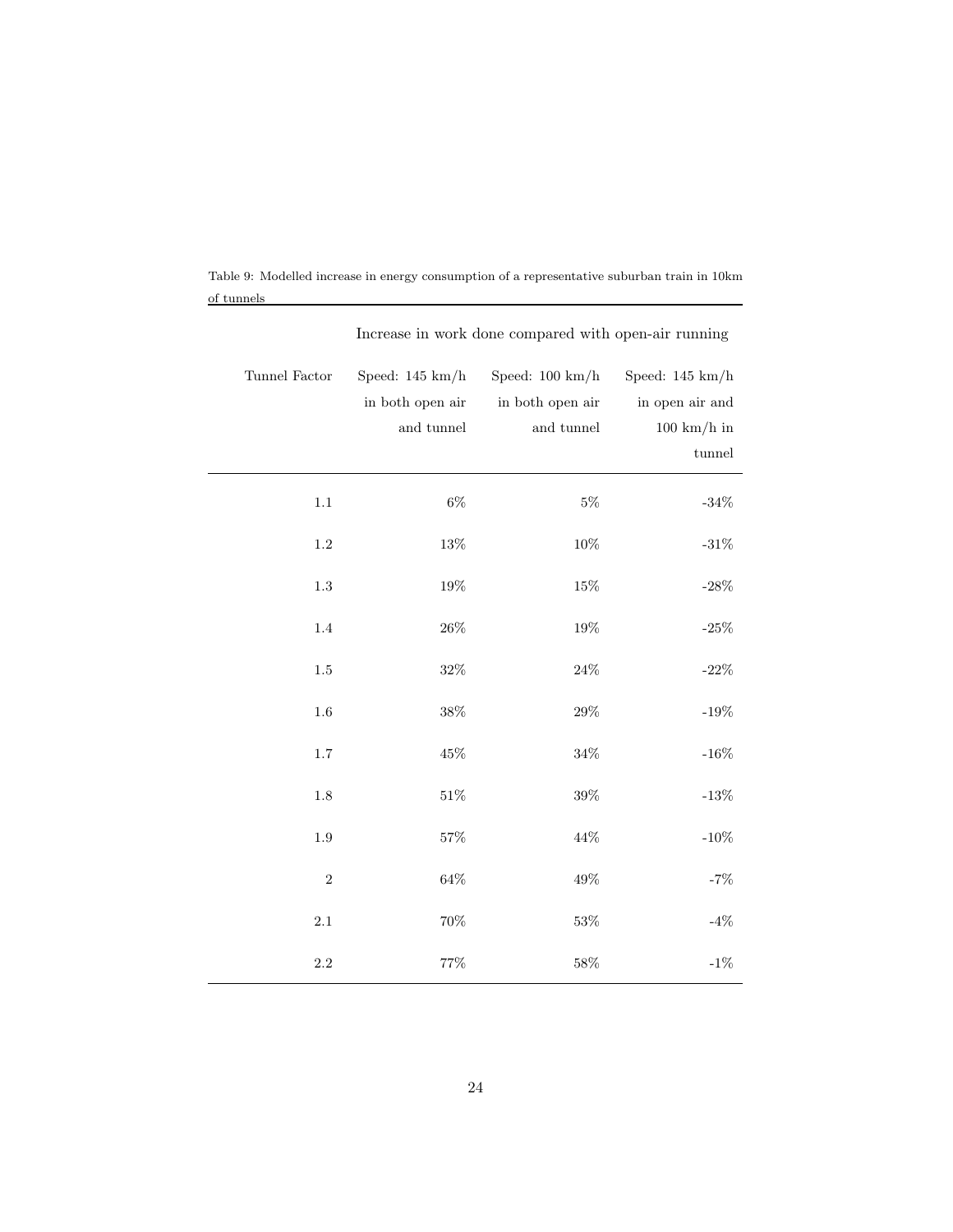<span id="page-24-0"></span>Table 10: Modelled increase in energy consumption of a representative suburban train in 10km of tunnels

Increase in work done compared with open-air running

| Suburban Profile; No Coasting |                                                        |                                                        | Suburban<br>Profile with<br>Coasting                               |                                                        |
|-------------------------------|--------------------------------------------------------|--------------------------------------------------------|--------------------------------------------------------------------|--------------------------------------------------------|
| Tunnel Factor                 | Speed: 145<br>$km/h$ in both<br>open air and<br>tunnel | Speed: 100<br>$km/h$ in both<br>open air and<br>tunnel | Speed: 145<br>$km/h$ in open<br>air and 100<br>$km/h$ in<br>tunnel | Speed: 100<br>$km/h$ in both<br>open air and<br>tunnel |
| 1.1                           | $0.1\%$                                                | $0.6\%$                                                | $-20\%$                                                            | $0.3\%$                                                |
| $1.2\,$                       | $0.2\%$                                                | $1.1\%$                                                | $-19\%$                                                            | $0.7\%$                                                |
| $1.3\,$                       | $0.4\%$                                                | $1.7\%$                                                | $-19\%$                                                            | $1.2\%$                                                |
| $1.4\,$                       | $0.5\%$                                                | $2.2\%$                                                | $-18\%$                                                            | $1.7\%$                                                |
| $1.5\,$                       | $0.6\%$                                                | $2.7\%$                                                | $-18\%$                                                            | $2.2\%$                                                |
| 1.6                           | $0.8\%$                                                | $3.3\%$                                                | $-18\%$                                                            | $2.6\%$                                                |
| 1.7                           | $1.0\%$                                                | $3.8\%$                                                | $-17\%$                                                            | $3.1\%$                                                |
| $1.8\,$                       | $1.2\%$                                                | $4.4\%$                                                | $-17\%$                                                            | $3.6\%$                                                |
| 1.9                           | $1.5\%$                                                | $4.9\%$                                                | $-16\%$                                                            | $4.4\%$                                                |
| $\overline{2}$                | $1.9\%$                                                | $5.5\%$                                                | $-16\%$                                                            | $4.9\%$                                                |
| 2.1                           | $2.2\%$                                                | $6.0\%$                                                | $-15\%$                                                            | $5.3\%$                                                |
| 2.2                           | $2.5\%$                                                | $6.6\%$                                                | $-15\%$                                                            | 5.6%                                                   |

25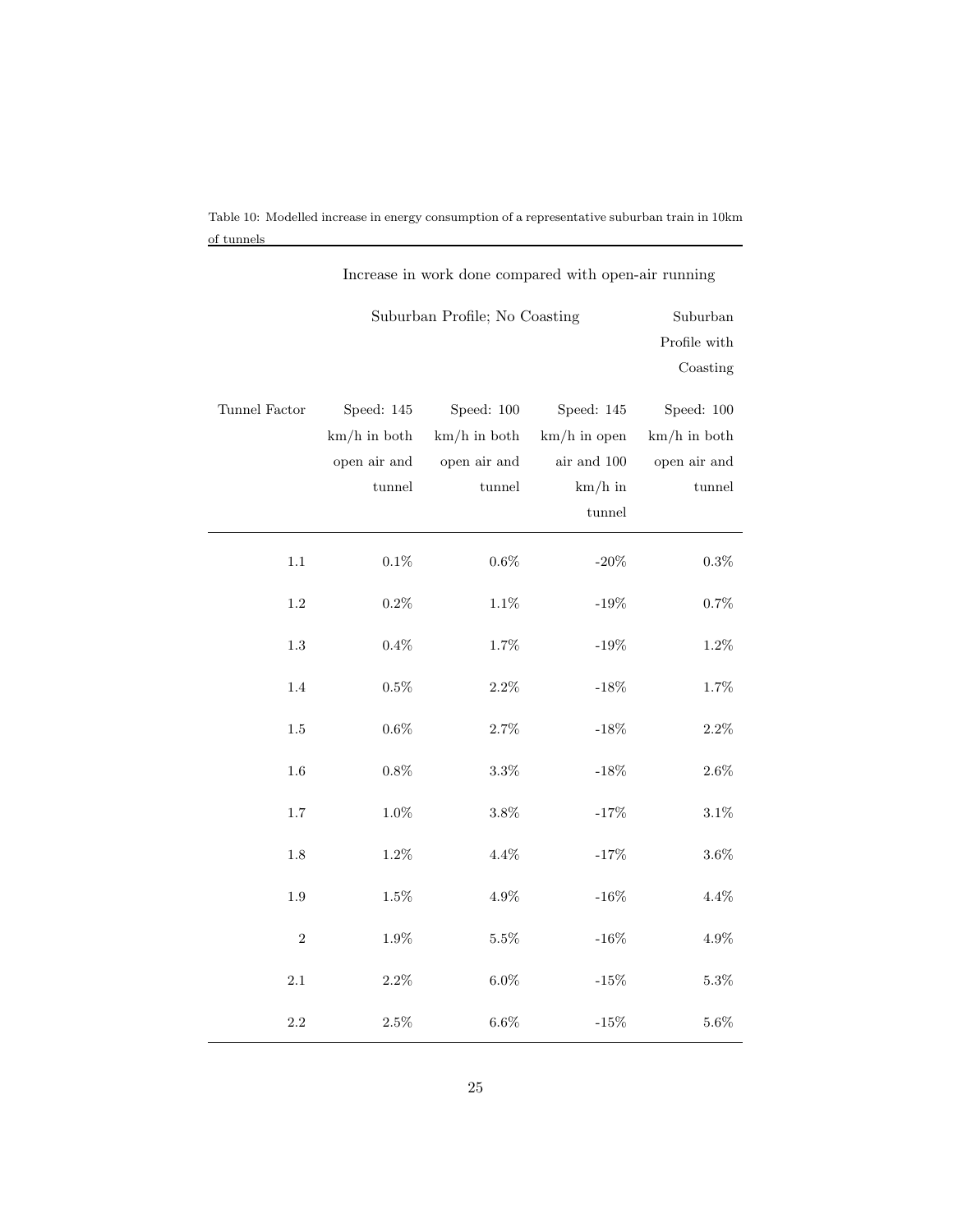<sup>475</sup> kWh per train km without coasting, and 23.8 kWh per train km when coasting is allowed as part of the driving cycle).

Despite the reduced variation of energy consumption and emissions with the size of the tunnel relative to the train (the "Tunnel Factor"), the overall reduction in operational energy consumption and emissions for a wider tunnel

<sup>480</sup> relative to the train could be significant over a long period of operation. Section [6](#page-25-0) discusses this in more detail.

# <span id="page-25-0"></span>6. Investigating the possible trade-offs between embodied and operational emissions

It was shown in Section [5.1](#page-17-1) and Section [5.2](#page-20-0) that the effect of tunnels on <sup>485</sup> the operational energy consumption and related emissions of a train is related to the relative size of the tunnel and the train — the wider the tunnel relative to the train, the smaller the "Tunnel Factor" and the lower the increase in energy consumption and emissions. It was also shown in Section [2](#page-2-0) that the production and transportation of materials are significant contributors to the <sup>490</sup> embodied energy and emissions, and there is a direct correlation between tunnel size and material quantity (both in terms of that used for the tunnel lining, and waste material excavated). Using the data obtained about the Crossrail project [\(Vergoulas and Lee, 2010\)](#page-34-1), this section aims to illustrate the possible impacts of boring wider tunnels, and highlights the potential trade-off between operational <sup>495</sup> and embodied energy consumption and emissions.

Table [11](#page-26-0) summarises the embodied emissions of the materials used in the Crossrail tunnels, using the estimated totals given by [Vergoulas and Lee](#page-34-1) [\(2010\)](#page-34-1) and dividing by the number of route-km (taken to be around 17.6km, with twin-bore tunnels throughout). It is noted that these form around 70% of the <sup>500</sup> total embodied emissions of the Crossrail tunnels (Table [3\)](#page-11-0). It is thought that the remaining 30%, attributable to the construction processes and operation of the [TBMs,](#page-0-0) will also vary to some extent with tunnel diameter, but insufficient data are available (in part this is due to the fact that the operation of a [TBM](#page-0-0)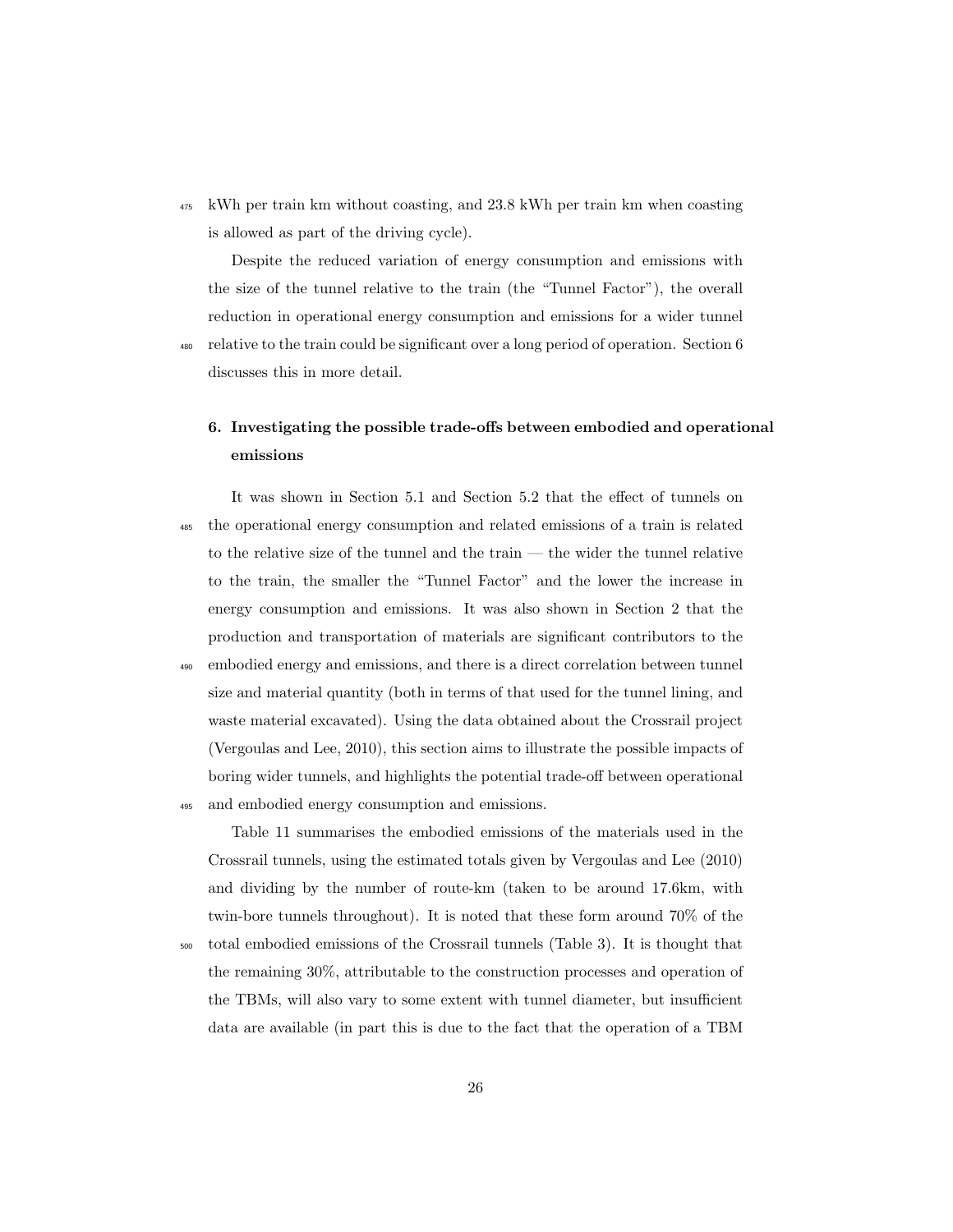is dominated by other factors, such as the geology of the area, which are often <sup>505</sup> project specific).

<span id="page-26-0"></span>

|                                               | Table 11: Embodied emissions of materials used in Crossrail tunnels                                                   |
|-----------------------------------------------|-----------------------------------------------------------------------------------------------------------------------|
|                                               | Predicted embodied emissions of<br>Crossrail tunnels $[t CO2 per route-km]$<br>(Data Source: Vergoulas and Lee, 2010) |
| Embodied - Materials In                       | 15303                                                                                                                 |
| Transport - Materials In                      | 875                                                                                                                   |
| Transport - Waste Materials (not from<br>TBM) | 50                                                                                                                    |
| Transport - Waste Materials via TBM           | 385                                                                                                                   |
| Total                                         | 16612                                                                                                                 |

The input materials are primarily for the tunnel lining, and can therefore be assumed to vary with internal surface area. The waste materials are assumed to vary with internal volume.

<span id="page-26-1"></span>For the sake of simplicity, tunnels are in this case assumed to be cylindrical.  $510$  For such a tunnel of diameter d and length l, the internal surface area is described by:

$$
A = \pi dl \tag{7}
$$

<span id="page-26-2"></span>Similarly, the internal volume is given by:

$$
A = \pi \left(\frac{d}{2}\right)^2 l \tag{8}
$$

By scaling the values for Materials In according to Eq. [\(7\)](#page-26-1), and the values for Materials Out according to Eq. [\(8\)](#page-26-2), estimates can be made of how the embodied <sup>515</sup> emissions of the Crossrail tunnels might increase should the diameter have been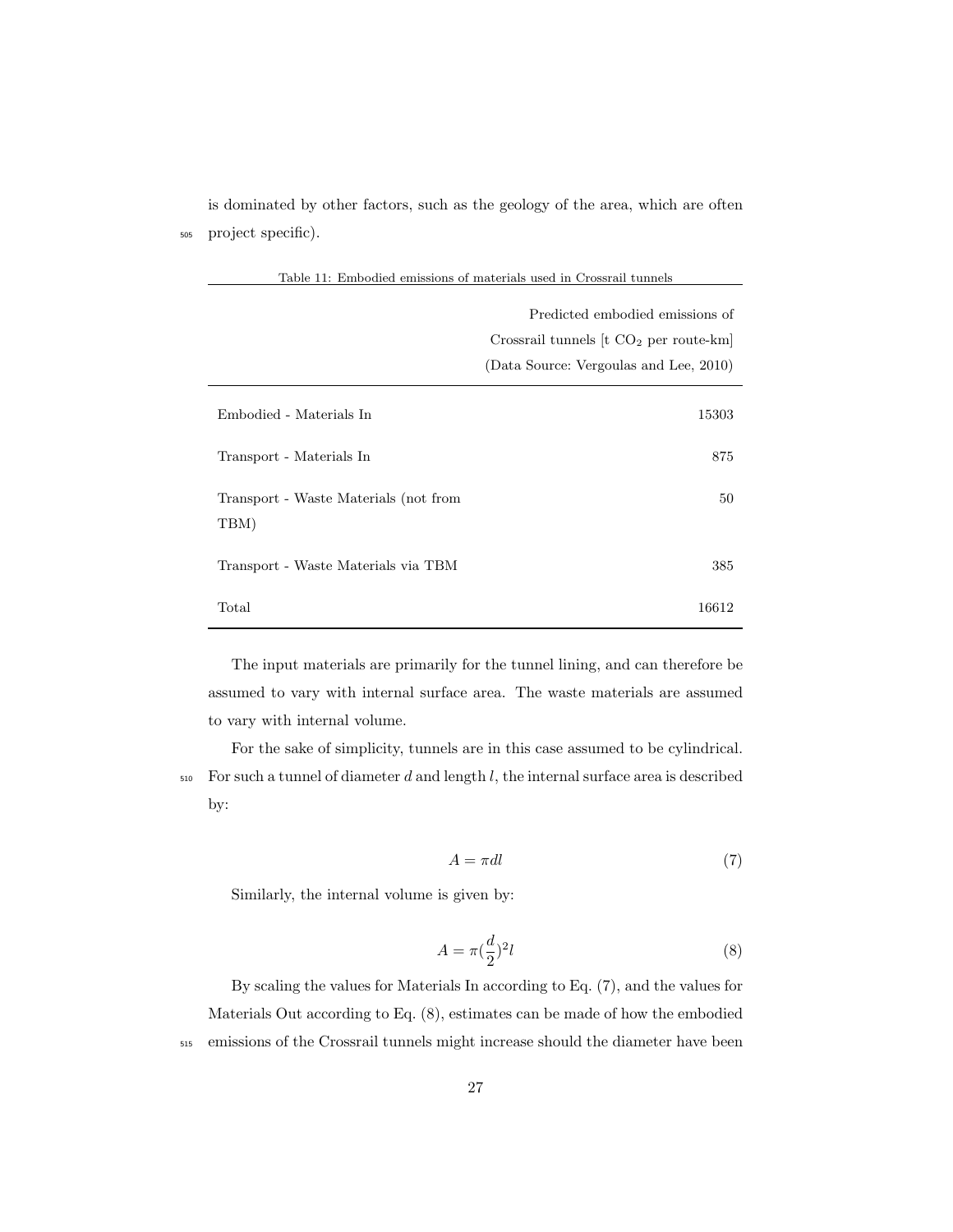increased from 6.2m. These are summarised in Table [12.](#page-35-0) In practice, it is likely that there would have been constraints on the size of the tunnels which could have been bored, including geological constraints and the circumnavigation of existing underground infrastructure, but these are not considered here.

<sup>520</sup> In terms of embodied energy and emissions, there would clearly have been a cost if the Crossrail tunnels were bored to a greater diameter. A key question is whether reduced operational energy consumption and emissions would offset the embodied cost, and be beneficial overall.

Using the values from Table [10,](#page-24-0) Table [13](#page-36-0) gives some indication of the <sup>525</sup> maximum energy saving (in terms of kWh per train-km) which might be expected for 100 km/h suburban operations, if the tunnel width was increased.

Although the potential reduction in  $CO<sub>2</sub>$  emissions on a per train-km basis seems slight, the overall savings can be significant if the service frequency is high enough. The underground central section of the Crossrail route is expected to <sup>530</sup> have 24 [trains per hour \(tph\)](#page-0-0) in each direction (48 [tph](#page-0-0) in total) during peak hours [\(Crossrail Ltd, 2015\)](#page-31-6). Table [14](#page-36-1) estimates the annual total reduction in operational  $CO<sub>2</sub>$  emissions for two scenarios. In the first case, the service frequency is assumed to be 48 [tph](#page-0-0) for 18 hours a day, 364 days a year. This is an unrealistic operating pattern, but serves as an upper bound. In the second <sup>535</sup> case, the service frequency is assumed to be a more realistic 12 [tph](#page-0-0) on average.

If the operating lifespan of a tunnel is assumed to be 100 years (Section [2.4\)](#page-6-0) then the increase in embodied  $CO<sub>2</sub>$  emissions in terms of tonnes per km per year is estimated to be 13.7 for a 6.7m tunnel, rising to 183.5 for a 12.7m tunnel. These figures are of the same order of magnitude as those in Table [14,](#page-36-1) and <sup>540</sup> it is therefore suggested that — in principle — there is an optimum tunnel diameter between 6.7m and 12.7m which would have resulted in lower overall energy consumption and  $CO<sub>2</sub>$  emissions. Further work would need to be done to pinpoint the optimum diameter, because the correlation between "Tunnel Factor" and tunnel diameter has not been quantified. The correlation will be <sup>545</sup> specific to a given type of train, and may not be easy to calculate. Furthermore,

in any case, it is questionable whether wider Crossrail tunnels would have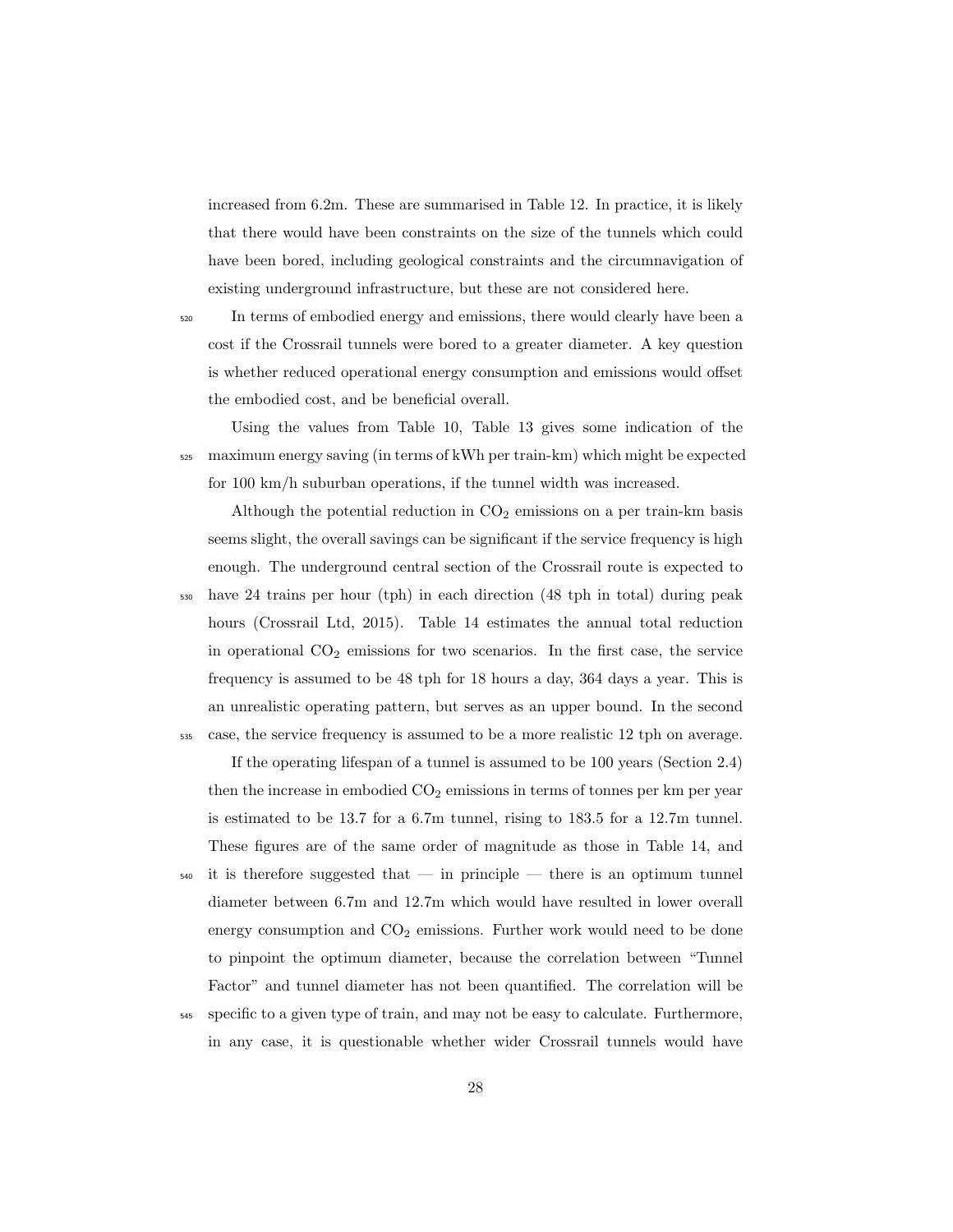resulted in any net benefits in practice, for several reasons.

The first reason for this is that the operation of the [TBMs](#page-0-0) and other construction equipment was not taken in to account, and it is likely that the total cost of <sup>550</sup> boring wider tunnels would be higher than suggested in Table [12.](#page-35-0) Furthermore, it may be more desirable to consider an operating lifespan of, for example, 30 years, rather than the total lifespan of the tunnal; in this case, the increase in embodied  $CO<sub>2</sub>$  emissions in terms of tonnes per km per year would be over 40 for a 6.7m tunnel, rising to over 550 for a 12.7m tunnel, exceeding the potential <sup>555</sup> reduction in operational emissions over the same time period.

The second reason for this is that the carbon intensity of the electricity grid is expected to decrease in the coming years as more energy comes from cleaner and renewable sources. Table [13](#page-36-0) assumed the value of  $0.385 \text{ kg CO}_2$  $0.385 \text{ kg CO}_2$  $0.385 \text{ kg CO}_2$  per kWh of electricity used by Crossrail at the start of operations [\(Vergoulas and Lee, 2010\)](#page-34-1), <sup>560</sup> [b](#page-34-1)ut this is predicted to decrease during the operational lifetime. [Vergoulas and](#page-34-1) [Lee](#page-34-1)  $(2010)$  suggest that by 2025, a value of 0.249 kg  $CO<sub>2</sub>$  per kWh of electricity

might be achieved. In any case, any decrease in the carbon intensity of the grid will lead to a reduction in the estimated savings given in Table [14.](#page-36-1) Finally, the estimates in Table [13](#page-36-0) and Table [14](#page-36-1) are based on the target specifications for <sup>565</sup> a Crossrail train over a standardised suburban driving profile, and may not be borne out in reality.

Nonetheless, the findings suggest that there is a potential trade-off not just for intense suburban lines such as Crossrail, but also for high-speed lines, where the lower service frequency is offset by higher savings per train. It is <sup>570</sup> recommended that more detailed calculations are undertaken at the planning stages of future rail projects, in order to ascertain whether changing the diameter of any tunnels can help reduce overall energy consumption and emissions.

## 7. Conclusions

It has been found that tunnels add significantly to both the embodied and <sup>575</sup> operational energy consumption and [GHG](#page-0-0) emissions of railway infrastructure.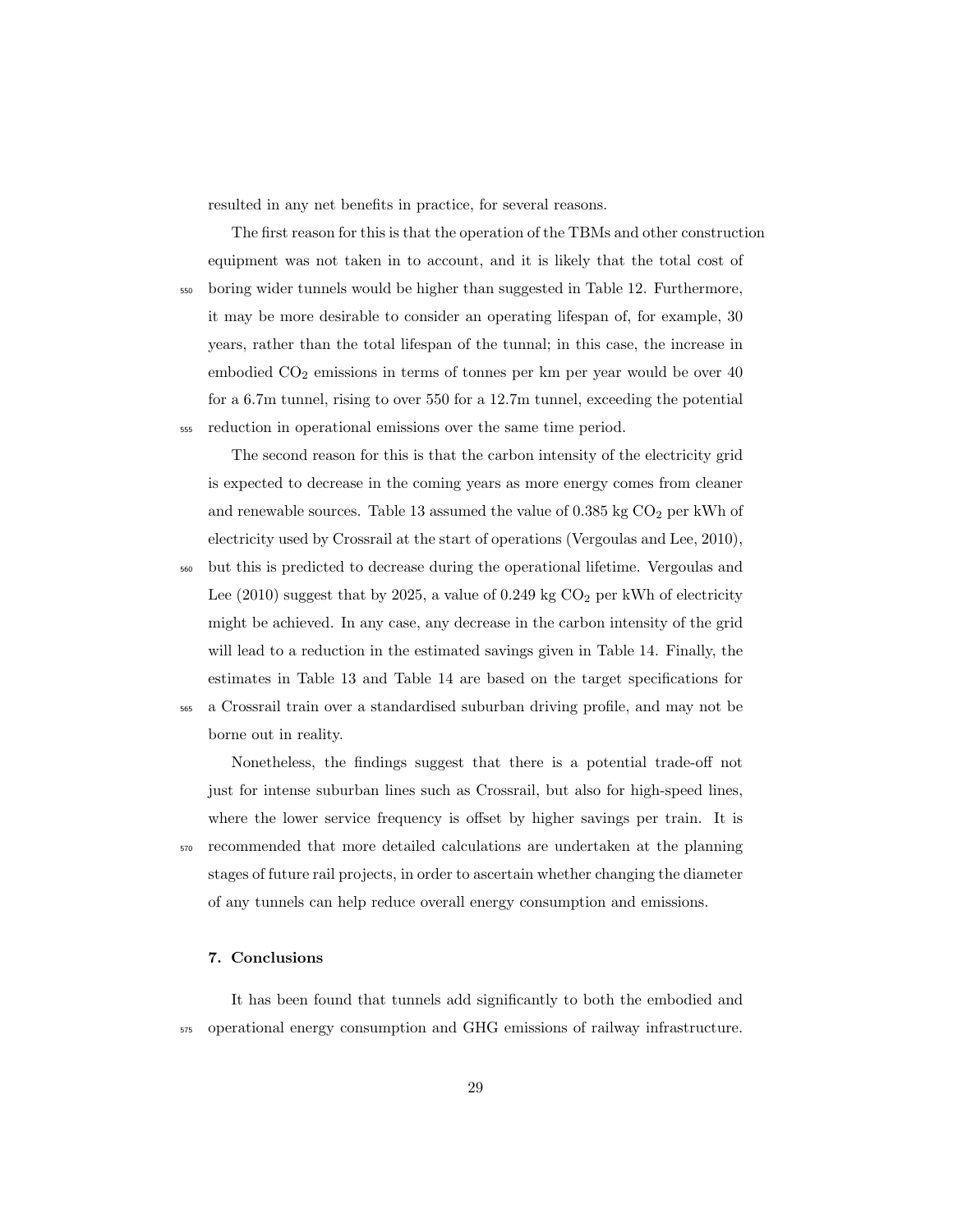Although the assumptions made and boundary conditions chosen vary across the literature between different projects, it is clear that  $-$  in any case  $$ the embodied energy and  $CO<sub>2</sub>$  emissions of a new tunnelled section would be expected to be much higher than for other aspects of railway infrastructure.

<sup>580</sup> The first conclusion of this paper, therefore, is that tunnels must be included when assessing the impact of new railway infrastructure. In the cases where tunnels are not necessary, but desirable for other reasons, it is important to ensure that the increase in energy consumption and embodied emissions are properly quantified, so that an informed decision about the overall benefits <sup>585</sup> can be made. In the cases where tunnels are necessary, it is still important to understand their impact, because they add significantly to the overall figures for the energy consumption and emissions of a railway system — there is a danger that by ignoring them, the potential benefits of new railway infrastructure could be overstated, and comparisons made between other modes could be misleading.

<sup>590</sup> The second conclusion of this paper is that the associated increase in embodied energy and emissions of boring wider tunnels could be offset by a reduction in operational emissions. Further work needs to be done to better quantify the operational energy consumption and emissions in relation to the actual tunnel diameter, and the calculations will depend on the type of train, the type of <sup>595</sup> service and the expected operational lifespan; however, the brief case-study undertaken here for Crossrail suggests that the figures are quite close, such that future railway projects would benefit from more detailed planning in this area. In the case of high-speed lines, the likely need to reduce the running speed in tunnels means that the potential increase in operational energy consumption and

<sup>600</sup> emissions is not as high as earlier simulation work may suggest; however, such a reduction in running speed is likely to have wider commercial and socio-economic implications, which must also be taken in to account.

30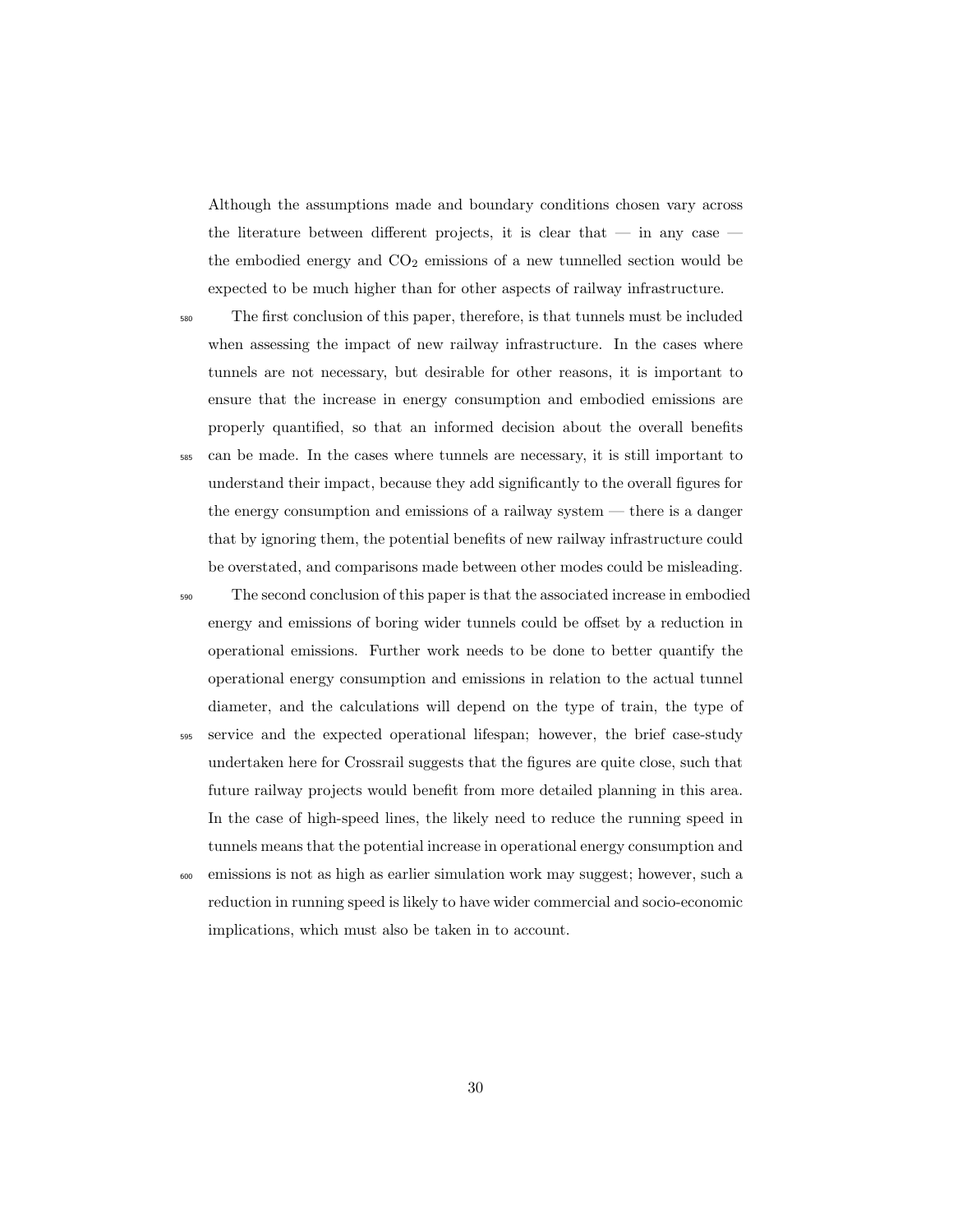#### Acknowledgements

This research was funded by the Engineering and Physical Sciences Research <sup>605</sup> Council (EPSRC) as part of a Knowledge Transfer Project in partnership with Ove Arup & Partners Ltd.

The authors would like to thank Arup for providing some of the data used in the paper, and for allowing the use of the RouteMaster simulation tool. This data are subject to a non-disclosure agreement.

<span id="page-30-4"></span><sup>610</sup> Ademe, SNCF, RFF, 2009. 1st Bilan Carbone - global railway carbon footprint. The Rhine-Rhone LGV serving Sustainable Europe. Technical Report.

<span id="page-30-0"></span>Ahn, C., Xie, H., Lee, S., Abourizk, S., Mora, F.P.n., Ave, N.M., 2010. Carbon footprints analysis for Tunnel Construction Processes in the Preplanning Phase using Collaborative Simulation. Construction Research Congress 2010  $615$  , 1538-1546doi:[10.1061/41109\(373\)154](http://dx.doi.org/10.1061/41109(373)154).

- <span id="page-30-2"></span>Allwood, J.M., Cullen, J.M., Carruth, M.A., 2012. Sustainable materials: with both eyes open. UIT Cambridge Cambridge.
- <span id="page-30-6"></span><span id="page-30-1"></span>AREMA, 2003. Chapter 2 - Railway Industry Overview, in: Practical Guide to Railway Engineering. chapter 2, pp. 33–57. URL: [www.arema.org/](www.arema.org/publications/pgre/Practical_Guide/PGChapter2.pdf) <sup>620</sup> [publications/pgre/Practical\\_Guide/PGChapter2.pdf](www.arema.org/publications/pgre/Practical_Guide/PGChapter2.pdf).
	- Armstrong, J., Preston, J., 2010. Rail in the context of climate change: strengths, weaknesses, opportunities and threats, in: Proceedings from the 12th World Conference on Transport Research, Lisbon.

<span id="page-30-7"></span>Arup, 2015. RouteMaster.

- <span id="page-30-5"></span><span id="page-30-3"></span><sup>625</sup> Baron, T., Martinetti, G., Pepion, D., 2011. Carbon footprint of high speed rail. Technical Report. International Union of Railways. Paris. URL: [http:](http://trid.trb.org/view.aspx?id=1134978) [//trid.trb.org/view.aspx?id=1134978](http://trid.trb.org/view.aspx?id=1134978).
	- Chang, B., Kendall, A., 2011. Life cycle greenhouse gas assessment of infrastructure construction for Californias high-speed rail system.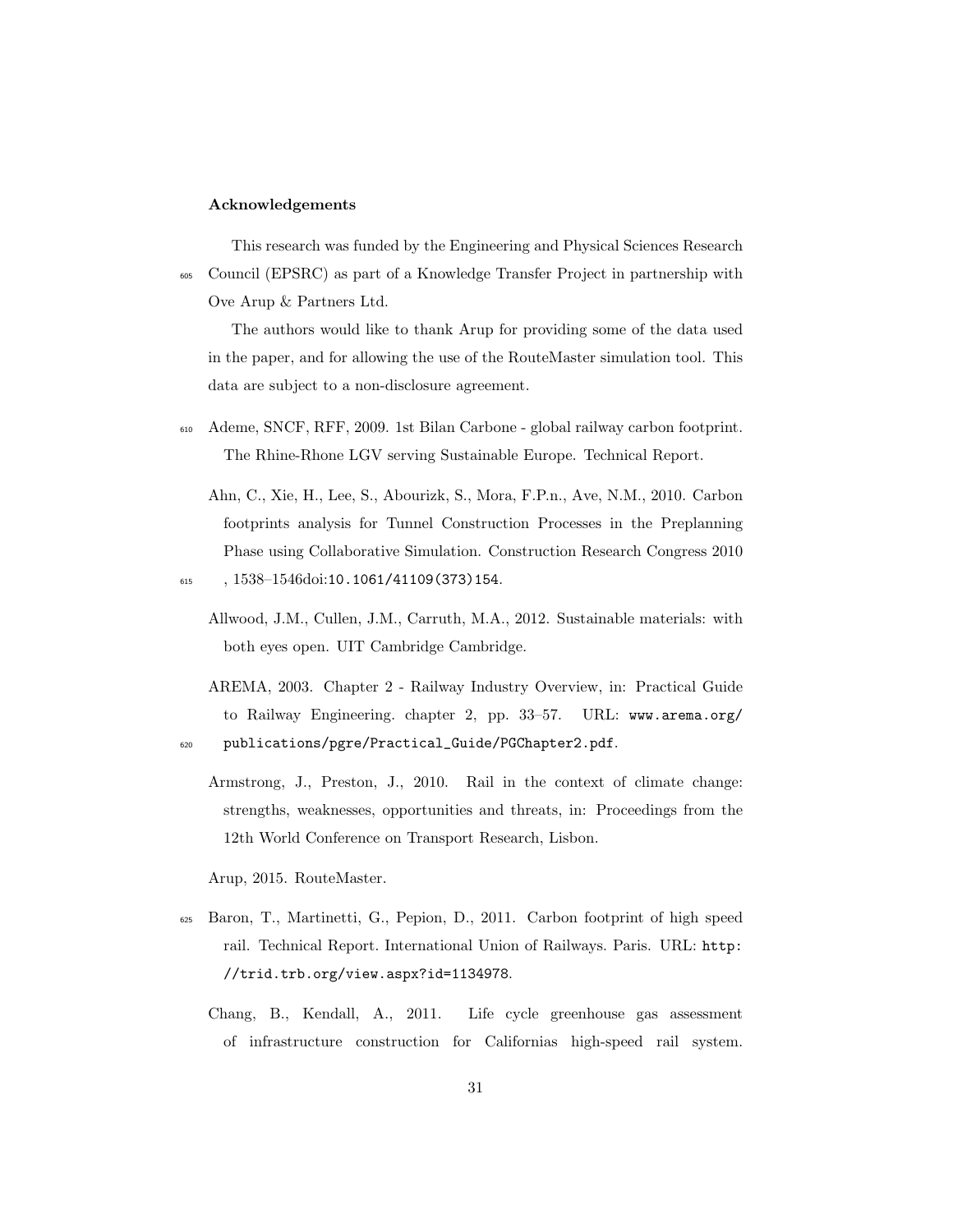<sup>630</sup> Transportation Research Part D: Transport and Environment 16, 429–434. URL: [http://linkinghub.elsevier.com/retrieve/pii/](http://linkinghub.elsevier.com/retrieve/pii/S1361920911000484) [S1361920911000484](http://linkinghub.elsevier.com/retrieve/pii/S1361920911000484), doi:[10.1016/j.trd.2011.04.004](http://dx.doi.org/10.1016/j.trd.2011.04.004).

<span id="page-31-4"></span>Chau, C., Soga, K., O'Riordan, N., Nicholson, D., 2009. Embodied Energy Evaluation for sections of the CTRL. URL: [http://www.](http://www.icevirtuallibrary.com/content/article/10.1680/geng.9.00018) <sup>635</sup> [icevirtuallibrary.com/content/article/10.1680/geng.9.00018](http://www.icevirtuallibrary.com/content/article/10.1680/geng.9.00018).

<span id="page-31-2"></span>Chester, M., Horvath, A., 2009. Environmental assessment of passenger transportation should include infrastructure and supply chains. Environmental Research Letters 4, 024008. URL: [http://stacks.iop.org/1748-9326/4/i=2/a=024008?key=crossref.](http://stacks.iop.org/1748-9326/4/i=2/a=024008?key=crossref.a051e66b20b42b902f9f87ef022ef1c3)

<sup>640</sup> [a051e66b20b42b902f9f87ef022ef1c3](http://stacks.iop.org/1748-9326/4/i=2/a=024008?key=crossref.a051e66b20b42b902f9f87ef022ef1c3), doi:[10.1088/1748-9326/4/2/](http://dx.doi.org/10.1088/1748-9326/4/2/024008) [024008](http://dx.doi.org/10.1088/1748-9326/4/2/024008).

<span id="page-31-6"></span>Crossrail Ltd, 2015. A world-class new railway that fast-tracks the progress of London. URL: <http://www.crossrail.co.uk/route/improved-journeys>.

- <span id="page-31-5"></span>Department for Environment Food and Rural Affairs, 2012. <sup>645</sup> Greenhouse gas conversion factors for company reporting. Technical Report. URL: [http://www.defra.gov.uk/publications/files/](http://www.defra.gov.uk/publications/files/pb13773-ghg-conversionfactors-2012.pdf https://www.gov.uk/government/uploads/system/uploads/attachment_data/file/69555/pb13773-ghg-conversionfactors2012.xls) [pb13773-ghg-conversionfactors-2012.pdfhttps://www.gov.uk/](http://www.defra.gov.uk/publications/files/pb13773-ghg-conversionfactors-2012.pdf https://www.gov.uk/government/uploads/system/uploads/attachment_data/file/69555/pb13773-ghg-conversionfactors2012.xls) [government/uploads/system/uploads/attachment\\_data/file/69555/](http://www.defra.gov.uk/publications/files/pb13773-ghg-conversionfactors-2012.pdf https://www.gov.uk/government/uploads/system/uploads/attachment_data/file/69555/pb13773-ghg-conversionfactors2012.xls) [pb13773-ghg-conversionfactors2012.xls](http://www.defra.gov.uk/publications/files/pb13773-ghg-conversionfactors-2012.pdf https://www.gov.uk/government/uploads/system/uploads/attachment_data/file/69555/pb13773-ghg-conversionfactors2012.xls).
- <span id="page-31-3"></span><sup>650</sup> Department of Energy & Climate Change, 2012. Statistical Release - 2011 UK Greenhouse Gas Emissions. Technical Report. Department of Energy & Climate Change. URL: [http://www.decc.gov.uk/assets/decc/11/stats/](http://www.decc.gov.uk/assets/decc/11/stats/4856-2011-uk-greenhouse-gas-emissions-provisional-figur.pdf) [4856-2011-uk-greenhouse-gas-emissions-provisional-figur.pdf](http://www.decc.gov.uk/assets/decc/11/stats/4856-2011-uk-greenhouse-gas-emissions-provisional-figur.pdf).

<span id="page-31-1"></span>Dunne, J., Ceney, H., 2005. Britpave Ballast and Slab Track Cost Comparison <sup>655</sup> Report. Technical Report. Ove Arup & Partners Ltd. Solihull.

<span id="page-31-0"></span>Hammond, G., Jones, C., 2011. Inventory of Energy and Carbon (ICE).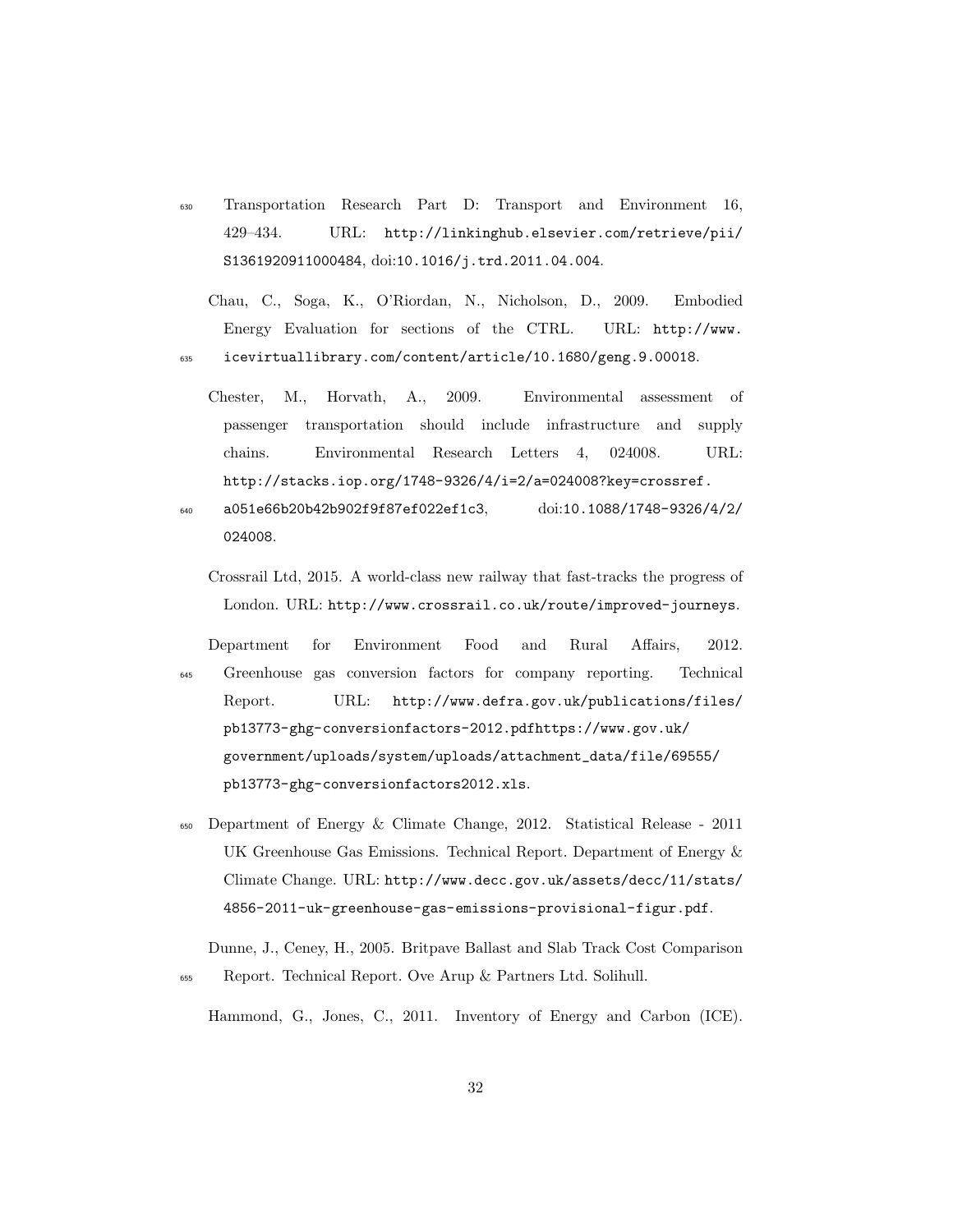Technical Report. University of Bath. URL: [http://www.bath.ac.uk/](http://www.bath.ac.uk/mech-eng/sert/embodied/) [mech-eng/sert/embodied/](http://www.bath.ac.uk/mech-eng/sert/embodied/).

<span id="page-32-5"></span>HS2 Ltd, 2009. HS2 Traction Energy Modelling. Technical <sup>660</sup> Report. URL: [http://hs2.xplodelite.com/publications/](http://hs2.xplodelite.com/publications/HS2-Traction-Energy-Modelling-49802) [HS2-Traction-Energy-Modelling-49802](http://hs2.xplodelite.com/publications/HS2-Traction-Energy-Modelling-49802).

- <span id="page-32-1"></span>HS2 Ltd, 2013. Impacts of tunnels in the UK (Non-technical summary). Technical Report. URL: [http://assets.hs2.org.uk/sites/default/](http://assets.hs2.org.uk/sites/default/files/inserts/PR28_Tunnelling Report NTS_0813.pdf) [files/inserts/PR28\\_TunnellingReportNTS\\_0813.pdf](http://assets.hs2.org.uk/sites/default/files/inserts/PR28_Tunnelling Report NTS_0813.pdf).
- <span id="page-32-4"></span><sup>665</sup> ILF Inc. Consultants, 2009. Devils Slide Tunnels Project - New Austrian Tunneling Method. Technical Report. California Department of Transportation. URL: [www.dot.ca.gov/dist4/dslide/images/](www.dot.ca.gov/dist4/dslide/images/devils slide_3updated.pdf) [devilsslide\\_3updated.pdf](www.dot.ca.gov/dist4/dslide/images/devils slide_3updated.pdf).

<span id="page-32-3"></span>Kiani, M., Ceney, H., Parry, T., 2008. Environmental life-cycle assessment of

- <sup>670</sup> railway track beds. Proceedings of the ICE Engineering Sustainability 161, 135–142. URL: [http://www.icevirtuallibrary.com/content/article/](http://www.icevirtuallibrary.com/content/article/10.1680/ensu.2008.161.2.135) [10.1680/ensu.2008.161.2.135](http://www.icevirtuallibrary.com/content/article/10.1680/ensu.2008.161.2.135), doi:[10.1680/ensu.2008.161.2.135](http://dx.doi.org/10.1680/ensu.2008.161.2.135).
	- Network Rail, 2009. Comparing environmental impact of conventional and high speed rail. Technical Report. URL: [http://www.](http://www.networkrail.co.uk/documents/About us/New Lines Programme/5878_Comparing environmental impact of conventional and high speed rail.pdf)
- <span id="page-32-2"></span><span id="page-32-0"></span><sup>675</sup> [networkrail.co.uk/documents/Aboutus/NewLinesProgramme/5878\\_](http://www.networkrail.co.uk/documents/About us/New Lines Programme/5878_Comparing environmental impact of conventional and high speed rail.pdf) [Comparingenvironmentalimpactofconventionalandhighspeedrail.pdf](http://www.networkrail.co.uk/documents/About us/New Lines Programme/5878_Comparing environmental impact of conventional and high speed rail.pdf).
	- Pritchard, J., 2015. Investigating the environmental sustainability of rail travel in comparison with other modes. Ph.D. thesis. University of Southampton.
- <span id="page-32-6"></span>Raghunathan, R.S., Kim, H.D., Setoguchi, T., 2002. Aerodynamics of <sup>680</sup> high-speed railway train. volume 38. URL: [http://linkinghub.elsevier.](http://linkinghub.elsevier.com/retrieve/pii/S0376042102000295) [com/retrieve/pii/S0376042102000295](http://linkinghub.elsevier.com/retrieve/pii/S0376042102000295), doi:[10.1016/S0376-0421\(02\)](http://dx.doi.org/10.1016/S0376-0421(02)00029-5) [00029-5](http://dx.doi.org/10.1016/S0376-0421(02)00029-5).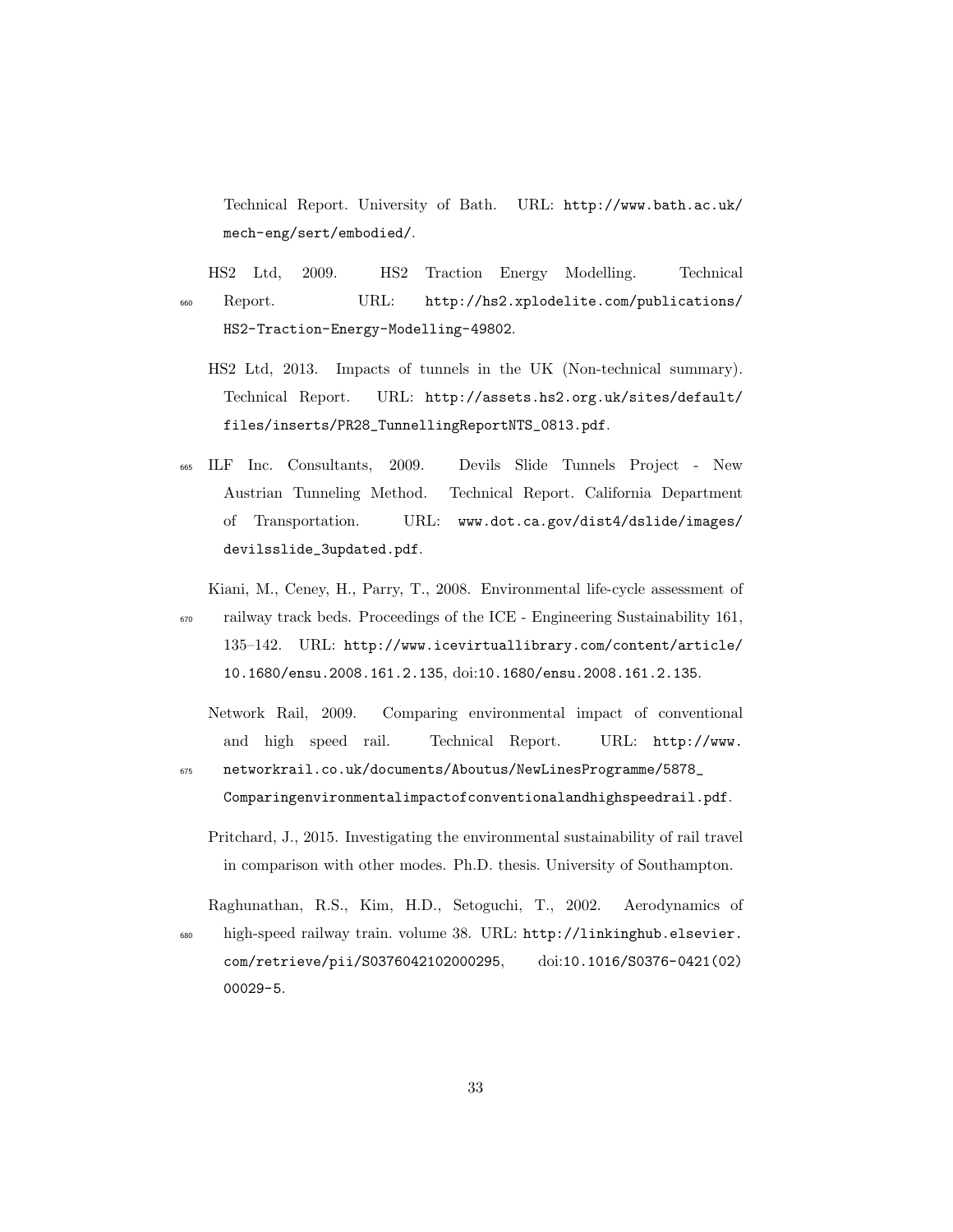<span id="page-33-2"></span>Rail.One GmbH, 2011. Rheda 2000 Ballastless Track System. URL: [http://www.railone.com/fileadmin/dateien/03\\_Broschueren/EN/](http://www.railone.com/fileadmin/dateien/03_Broschueren/EN/Rheda2000_EN_2011_ebook.pdf) [Rheda2000\\_EN\\_2011\\_ebook.pdf](http://www.railone.com/fileadmin/dateien/03_Broschueren/EN/Rheda2000_EN_2011_ebook.pdf).

<span id="page-33-4"></span>Rochard, B.P., Schmid, F., 2000. A review of methods to measure and calculate train resistances. Proceedings of the Institution of Mechanical Engineers, Part F: Journal of Rail and Rapid Transit 214, 185–199. URL: [http://](http://pif.sagepub.com/lookup/doi/10.1243/0954409001531306) [pif.sagepub.com/lookup/doi/10.1243/0954409001531306](http://pif.sagepub.com/lookup/doi/10.1243/0954409001531306), doi:[10.1243/](http://dx.doi.org/10.1243/0954409001531306) 690 [0954409001531306](http://dx.doi.org/10.1243/0954409001531306).

<span id="page-33-3"></span>RSSB, 2007. Traction Energy Metrics. Technical Report. RSSB. URL: [http://www.rssb.co.uk/SiteCollectionDocuments/pdf/reports/](http://www.rssb.co.uk/SiteCollectionDocuments/pdf/ reports/research/T618_traction-energy-metrics_final.pdf) [research/T618\\_traction-energy-metrics\\_final.pdf](http://www.rssb.co.uk/SiteCollectionDocuments/pdf/ reports/research/T618_traction-energy-metrics_final.pdf).

<span id="page-33-7"></span>RSSB, 2010a. Engineering Research into trains with lower mass in Britain:

<sup>695</sup> Quantification of benefit of train mass reduction. Technical Report. URL: [http://www.rssb.co.uk/sitecollectiondocuments/pdf/reports/](http://www.rssb.co.uk/sitecollectiondocuments/pdf/reports/research/T712_rpt_final.pdf) [research/T712\\_rpt\\_final.pdf](http://www.rssb.co.uk/sitecollectiondocuments/pdf/reports/research/T712_rpt_final.pdf).

- <span id="page-33-5"></span><span id="page-33-1"></span>RSSB, 2010b. Quantification of benefit of train mass reduction: E Annexes. Technical Report. RSSB. URL: [http://www.rssb.co.uk/](http://www.rssb.co.uk/sitecollectiondocuments/pdf/reports/research/T712_anxE.pdf) <sup>700</sup> [sitecollectiondocuments/pdf/reports/research/T712\\_anxE.pdf](http://www.rssb.co.uk/sitecollectiondocuments/pdf/reports/research/T712_anxE.pdf).
	- Stimpson, J., 2011. Carbon footprints: lies, damned lies, and statistics? New Civil Engineer URL: [http://www.nce.co.uk/opinion/jo-stimpson/](http://www.nce.co.uk/opinion/jo-stimpson/carbon-footprints-lies-damned-lies-and-statistics/8618424.blog) [carbon-footprints-lies-damned-lies-and-statistics/8618424.blog](http://www.nce.co.uk/opinion/jo-stimpson/carbon-footprints-lies-damned-lies-and-statistics/8618424.blog).

<span id="page-33-6"></span>SYSTRA, 2011. Carbon Impacts of HS2: Factors affecting carbon impacts of <sup>705</sup> HSR. Technical Report. SYSTRA. URL: [http://www.greengauge21.net/](http://www.greengauge21.net/wp-content/uploads/ SYSTRA-Factors-affecting-HSR-carbon-impacts.pdf) [wp-content/uploads/SYSTRA-Factors-affecting-HSR-carbon-impacts.](http://www.greengauge21.net/wp-content/uploads/ SYSTRA-Factors-affecting-HSR-carbon-impacts.pdf) [pdf](http://www.greengauge21.net/wp-content/uploads/ SYSTRA-Factors-affecting-HSR-carbon-impacts.pdf).

<span id="page-33-0"></span>[T](https://tfl.gov.uk/corporate/about-tfl/what-we-do/london-underground/facts-and-figures)ransport for London, 2015. Facts & Figures. URL: [https:](https://tfl.gov.uk/corporate/about-tfl/what-we-do/london-underground/facts-and-figures) [//tfl.gov.uk/corporate/about-tfl/what-we-do/london-underground/](https://tfl.gov.uk/corporate/about-tfl/what-we-do/london-underground/facts-and-figures) <sup>710</sup> [facts-and-figures](https://tfl.gov.uk/corporate/about-tfl/what-we-do/london-underground/facts-and-figures).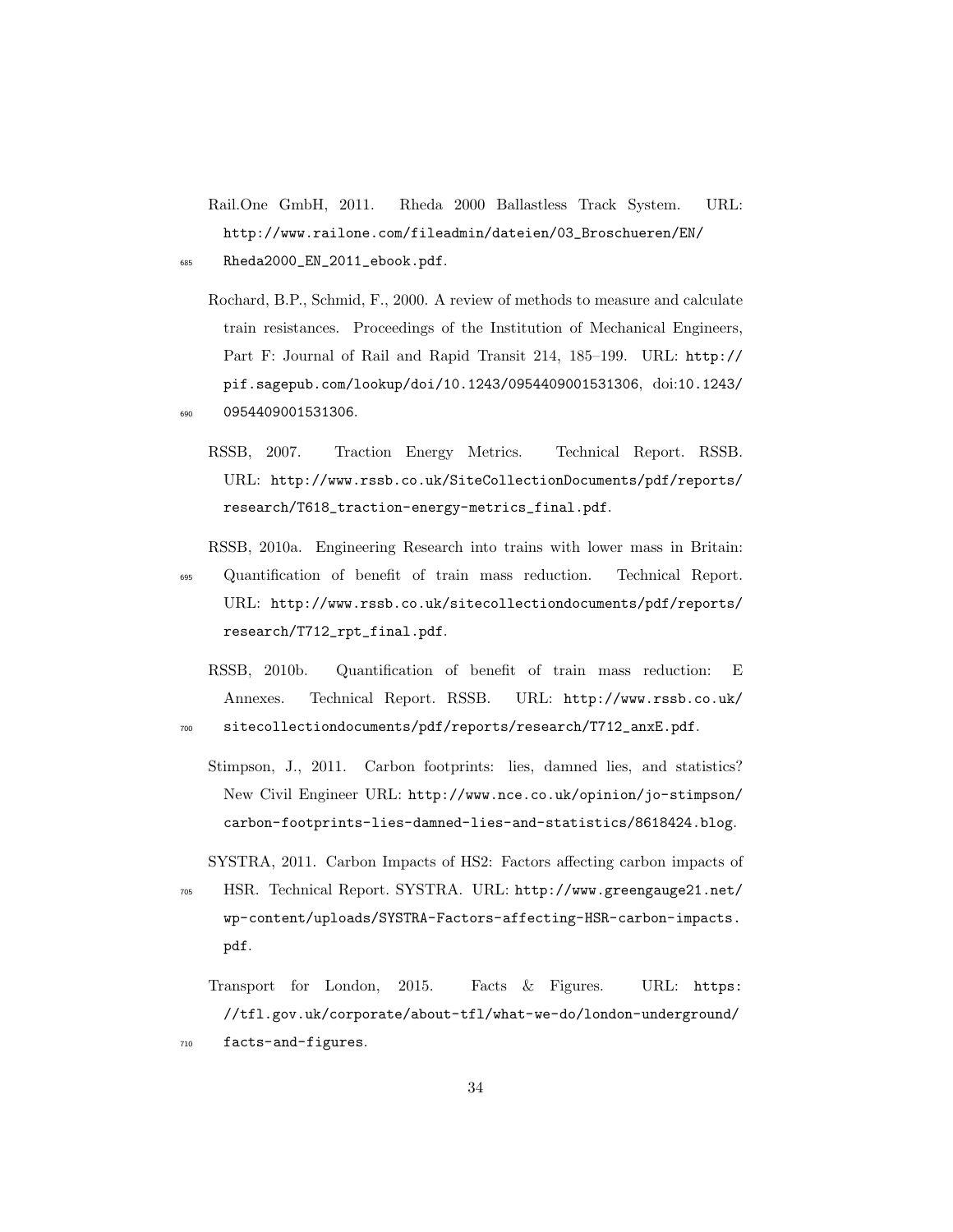- <span id="page-34-1"></span>Vergoulas, G., Lee, B., 2010. Crossrail carbon footprint study methodology and results. Technical Report. Crossrail Ltd.
- <span id="page-34-0"></span>Workman, R., Soga, K., 2004. The Embodied Energy of Tunnel Construction. Technical Report. University of Cambridge. Cambridge.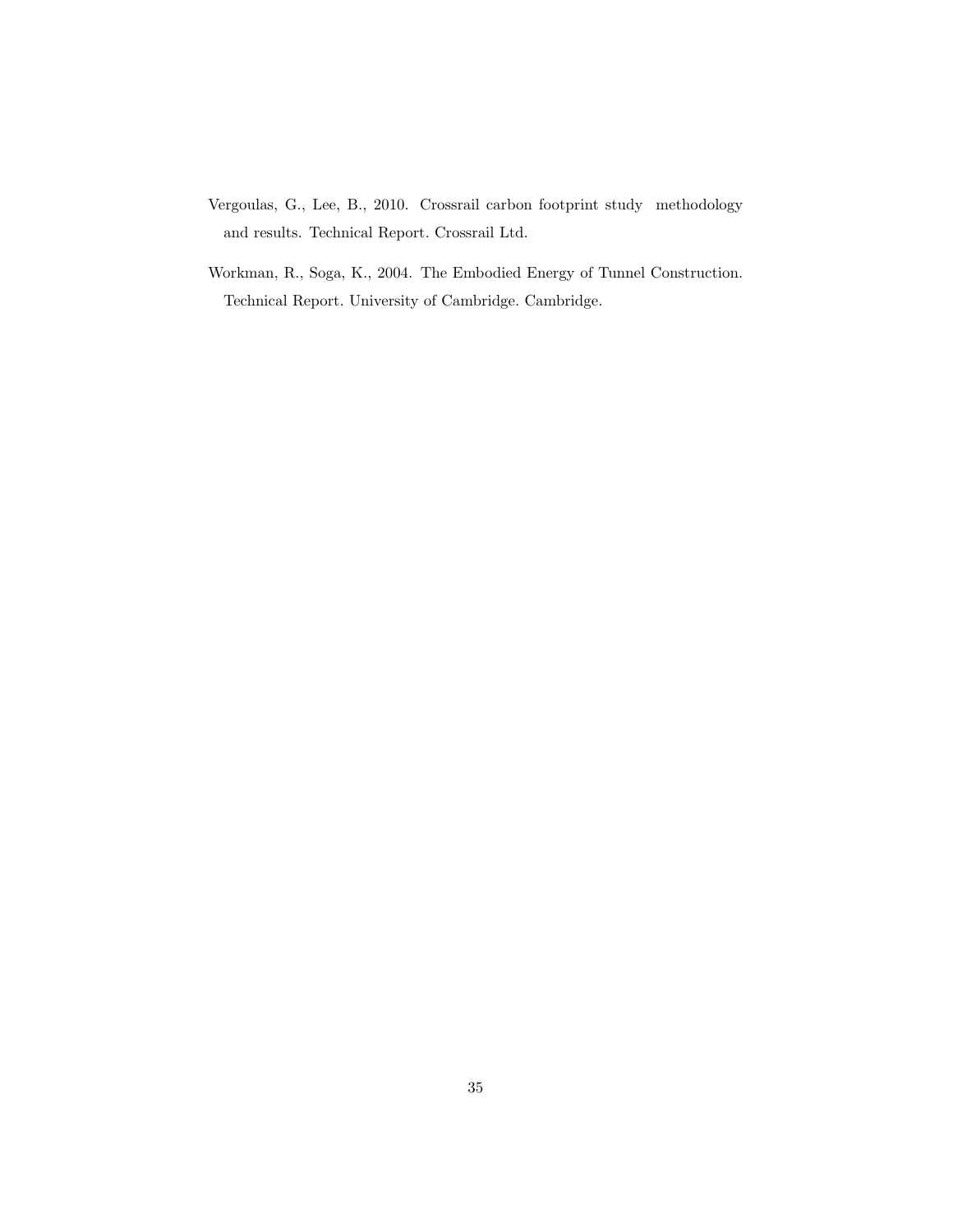| Tunnel diameter [m]<br>Increase in embodied $CO2$ of materials |  |
|----------------------------------------------------------------|--|
| relative to 6.2 m tunnels [t per                               |  |
| route-km $(\%)$                                                |  |
|                                                                |  |
| 6.7<br>1,378(4)                                                |  |
| $7.2\,$<br>2,761(17)                                           |  |
| 7.7<br>4,150(25)                                               |  |
| $\!\!\!\!\!8.2$<br>$5,544$ $(33)$                              |  |
| 8.7<br>6,944(42)                                               |  |
| $9.2\,$<br>8,350 (50)                                          |  |
| $9.7\,$<br>9,762(59)                                           |  |
| $10.2\,$<br>11,179(67)                                         |  |
| 12,602(76)<br>$10.7\,$                                         |  |
| 14,030(84)<br>11.2                                             |  |
| $11.7\,$<br>15,464 (93)                                        |  |
| 12.2<br>16,904 (102)                                           |  |
| $12.7\,$<br>18,349 (110)                                       |  |

<span id="page-35-0"></span>Table 12: Estimated variation in embodied  $CO<sub>2</sub>$  emissions with tunnel diameter for Crossrail